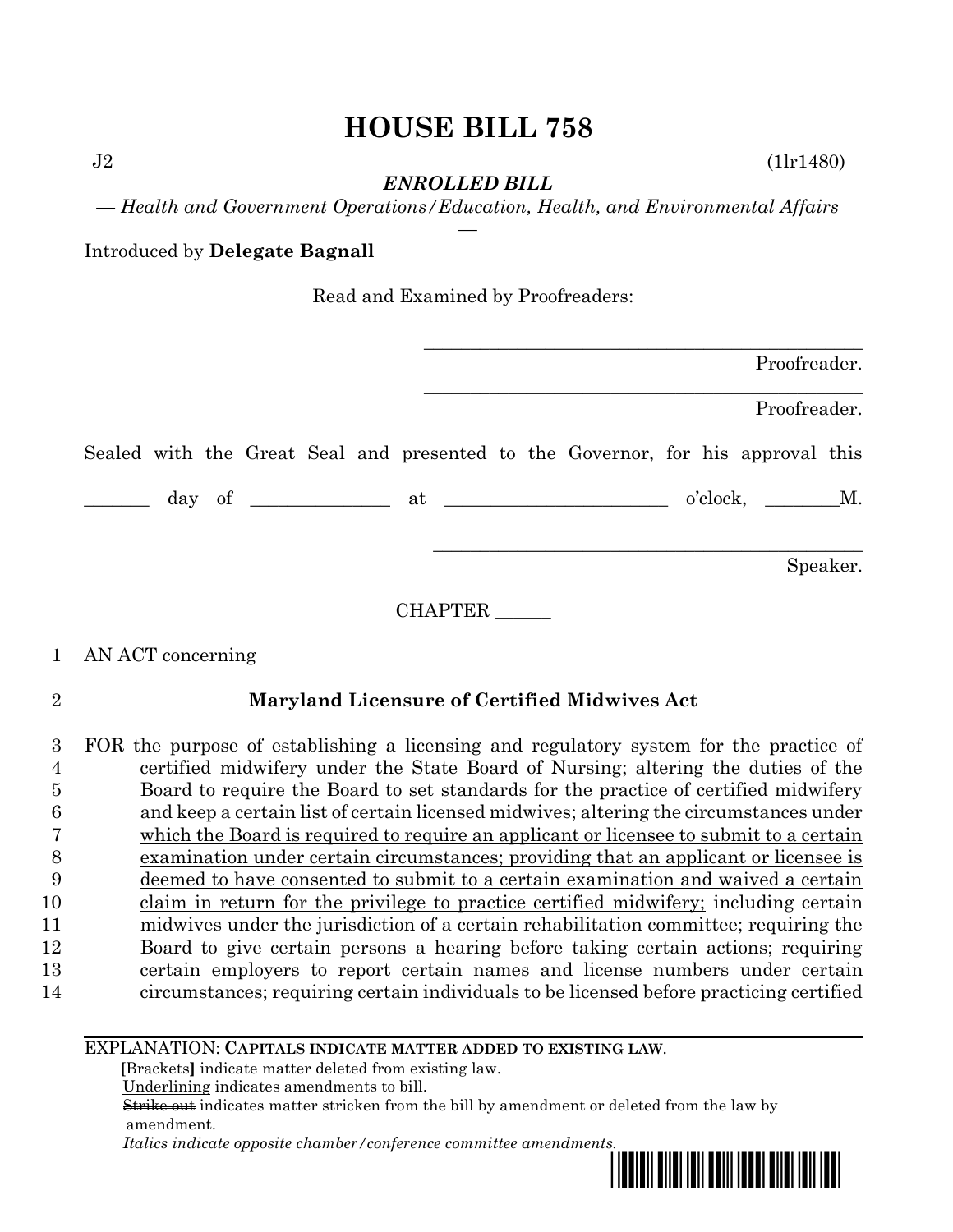midwifery in the State; specifying the qualifications for a license to practice certified midwifery; establishing the application process for a license to practice certified midwifery; requiring the Board to set certain fees in a certain manner for the issuance and renewal of certain licenses and certain other services; requiring the Board to pay certain fees to the Comptroller of the State; requiring the Comptroller to distribute certain fees to the Board of Nursing Fund; requiring that the fees be used to cover certain costs; requiring the Board to issue a license to practice certified midwifery to certain individuals, record certain licenses in a certain manner, and include a certain expiration date on certain licenses; requiring the Board to consider certain factors on receipt of certain criminal history record information in making certain determinations; prohibiting the Board, under certain circumstances, from issuing or renewing a license to practice midwifery; specifying the scope of a license issued under this Act; providing for the expiration, renewal, and reinstatement of a license to practice certified midwifery; requiring the Board to send to a licensee a 15 certain renewal notice and, under certain circumstances, certain documents for initiating a criminal records check at a certain time and in a certain manner information; requiring certain licensees to notify the Board of certain changes of information within a certain period of time; requiring certain licensees to submit to additional criminal history records checks at specified intervals; prohibiting certified midwives from surrendering their licenses except under certain circumstances; authorizing the Board to deny certain licenses, grant certain licenses, reprimand or place on probation certain licensees, or suspend or revoke certain licenses under certain circumstances, subject to certain hearing provisions; authorizing the Board 24 to impose certain penalties; <u>authorizing the Board to reinstate a license under</u> certain circumstances; requiring the Board to take certain actions regarding a 26 certain license under certain circumstances; prohibiting certain individuals from making certain representations or using certain abbreviations or designations unless authorized to practice certified midwifery in the State; prohibiting certain licensees from advertising in a certain manner; requiring certified midwives to report certain actions or conditions of certain licensees or certificate holders to the Board under certain circumstances; authorizing certain persons aggrieved by certain Board decisions to petition for certain judicial review; prohibiting certain Board action from being stayed under certain circumstances; establishing a certain short title; 34 providing for the authority of the Board under this Act; prohibiting a certain individual from practicing as a certified midwife unless licensed by the Board; authorizing the State or the Board to maintain certain action to enjoin certain conduct; providing that a violation of certain provisions of law is a misdemeanor and subject to certain penalties under certain circumstances; defining certain terms; 39 altering certain definitions; making a conforming change; and generally relating to the licensing and regulation of certified midwives.

BY repealing and reenacting, with amendments,

- Article Health Occupations
- 43 Section 8–205(a)(2) and (10)(ix) and (x),  $8-205.1$ ,  $8-208(a)$ , (j)(1) and (4), and (m)(3) 44 and (4), 8–317(a), 8–504, 8–701(e–1), (f), and (g), 8–708(a), and 8–710(a)
- Annotated Code of Maryland
- (2014 Replacement Volume and 2020 Supplement)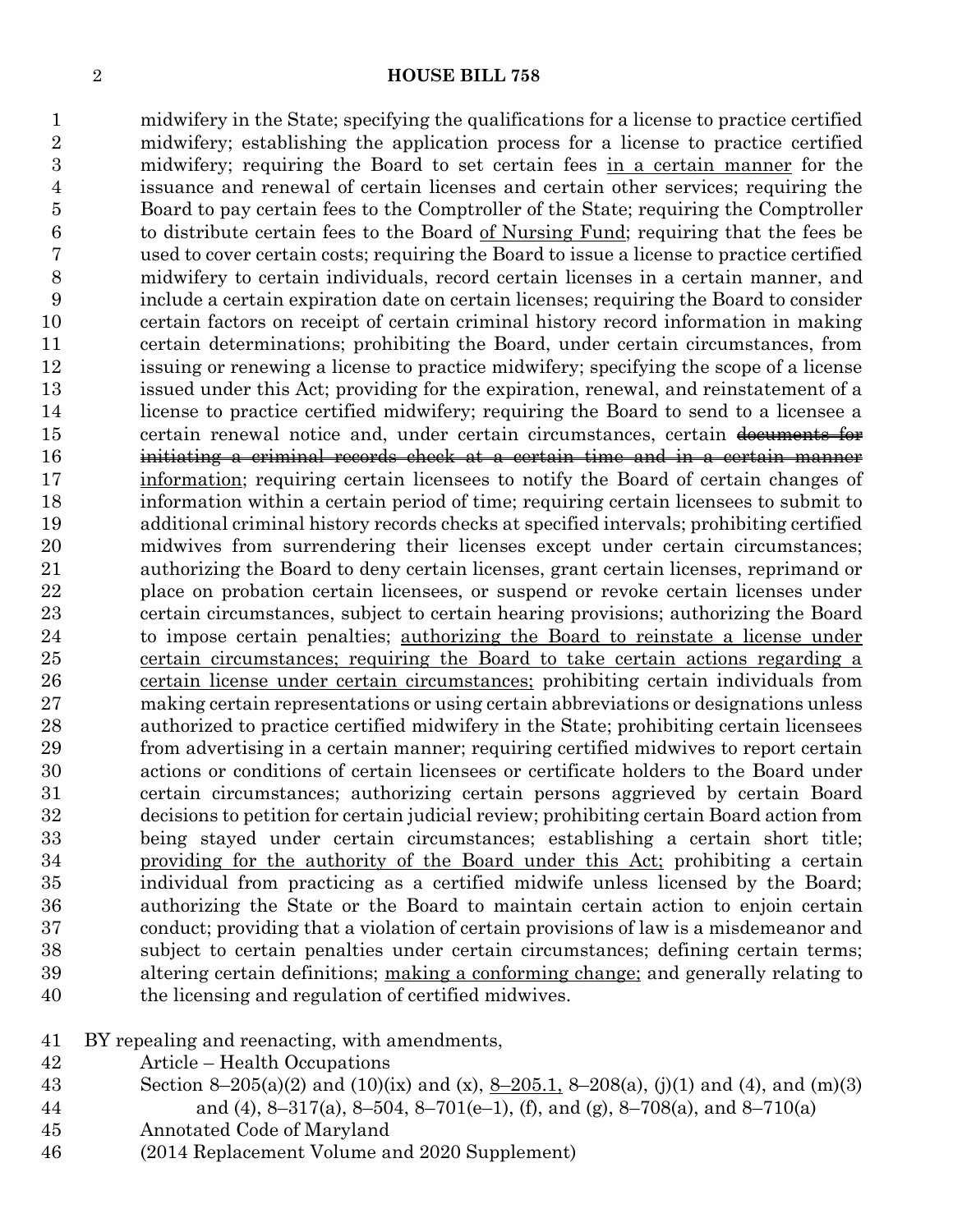| $\mathbf 1$<br>$\sqrt{2}$<br>$\boldsymbol{3}$<br>4<br>$\overline{5}$<br>6 | BY adding to<br>Article – Health Occupations<br>Section 8-205(a)(10)(x); 8-6D-01 through 8-6D-14 8-6D-15 to be under the new<br>subtitle "Subtitle 6D. Licensed Certified Midwives"; and 8-701(g)<br>Annotated Code of Maryland<br>(2014 Replacement Volume and 2020 Supplement)                                                                                       |
|---------------------------------------------------------------------------|------------------------------------------------------------------------------------------------------------------------------------------------------------------------------------------------------------------------------------------------------------------------------------------------------------------------------------------------------------------------|
| 7<br>$8\,$<br>9<br>10<br>11                                               | BY repealing and reenacting, without amendments,<br>Article – Health Occupations<br>Section $8-208(b)(1)$<br>Annotated Code of Maryland<br>(2014 Replacement Volume and 2020 Supplement)                                                                                                                                                                               |
| 12<br>13                                                                  | SECTION 1. BE IT ENACTED BY THE GENERAL ASSEMBLY OF MARYLAND,<br>That the Laws of Maryland read as follows:                                                                                                                                                                                                                                                            |
| 14                                                                        | <b>Article - Health Occupations</b>                                                                                                                                                                                                                                                                                                                                    |
| 15                                                                        | $8 - 205.$                                                                                                                                                                                                                                                                                                                                                             |
| 16<br>17                                                                  | In addition to the powers and duties set forth elsewhere in this title, the Board<br>(a)<br>has the following powers and duties:                                                                                                                                                                                                                                       |
| 18<br>19<br>20<br>21                                                      | To set standards for the practice of registered nursing, advanced<br>(2)<br>practice registered nursing, licensed practical nursing, certified nursing assistants,<br>certified medication technicians, electrology, [and] direct-entry midwifery, AND<br><b>CERTIFIED MIDWIFERY;</b>                                                                                  |
| 22<br>23                                                                  | To keep separate lists, which lists are open to reasonable public<br>(10)<br>inspection, of all:                                                                                                                                                                                                                                                                       |
| 24                                                                        | Direct-entry midwives licensed under this title; [and]<br>(ix)                                                                                                                                                                                                                                                                                                         |
| 25                                                                        | (X)<br>CERTIFIED MIDWIVES LICENSED UNDER THIS TITLE; AND                                                                                                                                                                                                                                                                                                               |
| 26<br>27                                                                  | $[(x)]$ (XI)<br>Other licensees with a nursing specialty that is certified<br>under this title;                                                                                                                                                                                                                                                                        |
| 28                                                                        | $8 - 205.1.$                                                                                                                                                                                                                                                                                                                                                           |
| 29<br>30<br>31<br>32                                                      | If the Board, while reviewing an application for licensure or investigating an<br>(a)<br>allegation brought against a licensee under this title, has reason to believe and objective<br>evidence that the applicant or licensee may cause harm to individuals affected by the<br>applicant's or licensee's practice of nursing OR CERTIFIED MIDWIFERY, the Board shall |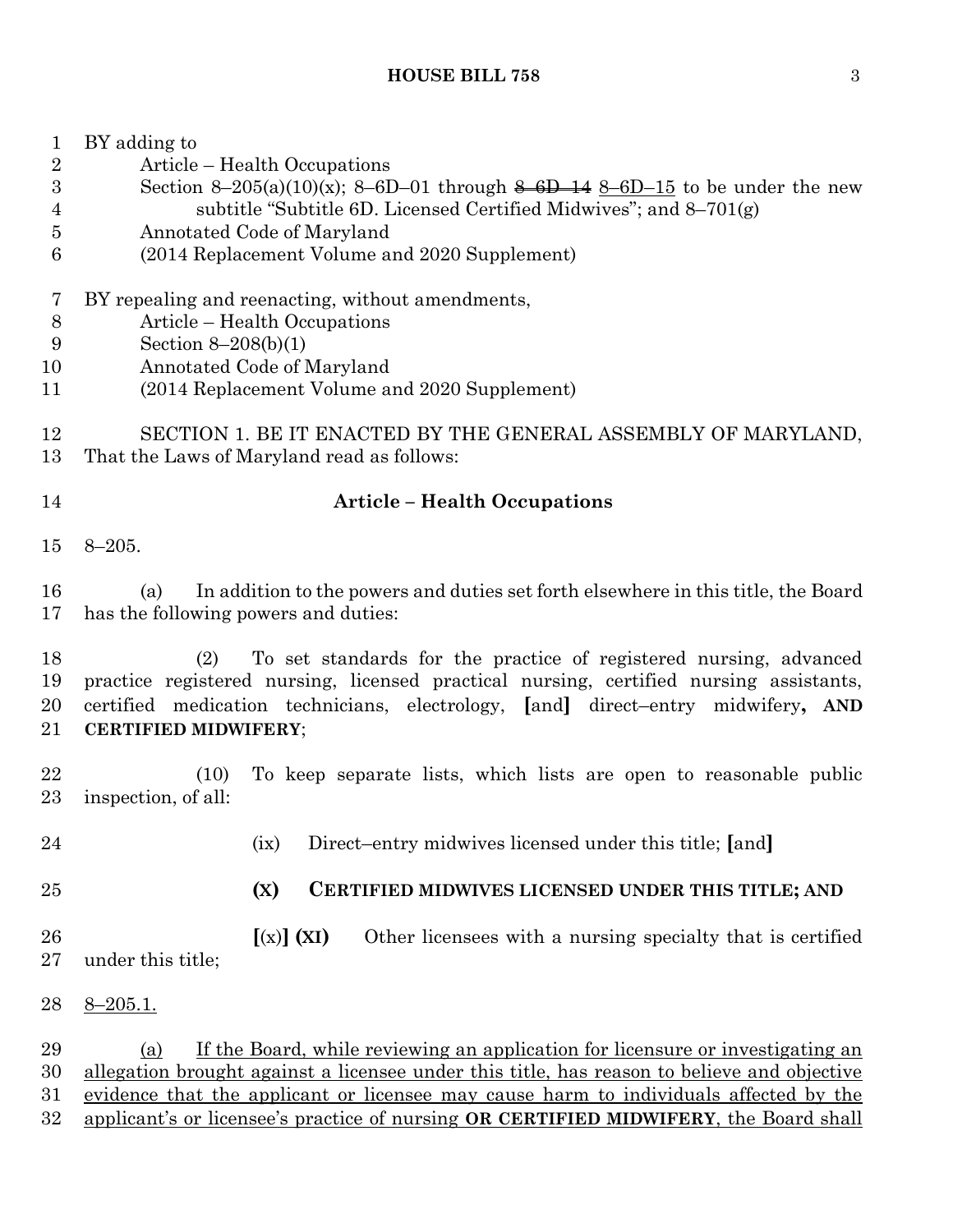|                            | $\overline{4}$               |     | <b>HOUSE BILL 758</b>                                                                                                                                                                                                                                                                                                                                               |
|----------------------------|------------------------------|-----|---------------------------------------------------------------------------------------------------------------------------------------------------------------------------------------------------------------------------------------------------------------------------------------------------------------------------------------------------------------------|
| 1<br>$\overline{2}$        |                              |     | require the applicant or licensee to submit to an appropriate examination by a health care<br>provider designated by the Board.                                                                                                                                                                                                                                     |
| 3<br>$\overline{4}$        | (b)                          |     | In return for the privilege to practice nursing OR CERTIFIED MIDWIFERY in<br>the State, the applicant or licensee is deemed to have:                                                                                                                                                                                                                                |
| $\overline{5}$<br>6        | by the Board in writing; and | (1) | <u>Consented to submit to an examination under this section, if requested</u>                                                                                                                                                                                                                                                                                       |
| 7<br>8                     |                              | (2) | <u>Waived any claim of privilege as to the testimony or examination</u><br>reports of the examining health care professional.                                                                                                                                                                                                                                       |
| 9<br>10<br>11<br>12        | $\left( \mathrm{c}\right)$   |     | The failure or refusal of the applicant or licensee to submit to an examination<br><u>required under subsection (b) of this section is prima facie evidence of the applicant's or</u><br>licensee's inability to practice nursing OR CERTIFIED MIDWIFERY competently, unless the<br>Board finds that the failure or refusal was beyond the control of the licensee. |
| 13                         | (d)                          |     | <u>The Board shall pay the cost of any examination made under this section.</u>                                                                                                                                                                                                                                                                                     |
| 14                         | $8 - 208.$                   |     |                                                                                                                                                                                                                                                                                                                                                                     |
| 15                         | (a)                          | (1) | In this section the following words have the meanings indicated.                                                                                                                                                                                                                                                                                                    |
| 16<br>17<br>18<br>19<br>20 | State.                       | (2) | "Applicant" means an individual who has submitted an application to<br>the Board to be licensed as a registered nurse, licensed practical nurse, electrologist, [or]<br>licensed direct-entry midwife, OR LICENSED CERTIFIED MIDWIFE or to be certified as an<br>advanced practice registered nurse, a nursing assistant, or medication technician in this          |
| 21<br>22<br>23<br>24       |                              | (3) | "Participant" means a registered nurse, an advanced practice<br>registered nurse, a licensed practical nurse, a nursing assistant, a medication technician,<br>an electrologist, a licensed direct-entry midwife, A LICENSED CERTIFIED MIDWIFE, or an<br>applicant enrolled in the safe practice program.                                                           |
| 25                         |                              | (4) | "Program" means the safe practice program.                                                                                                                                                                                                                                                                                                                          |
| 26<br>$27\,$<br>28         |                              | (5) | "Substance use disorder" means a disorder that occurs when an<br>individual exhibits a pattern of behaviors ranging from the misuse of, dependence on, or<br>addiction to drugs, alcohol, or other chemicals.                                                                                                                                                       |
| 29                         | (b)                          | (1) | There is a Safe Practice Committee in the Board.                                                                                                                                                                                                                                                                                                                    |
| 30<br>$31\,$               | (i)<br>may:                  |     | In addition to the powers set forth elsewhere in this subtitle, the Committee                                                                                                                                                                                                                                                                                       |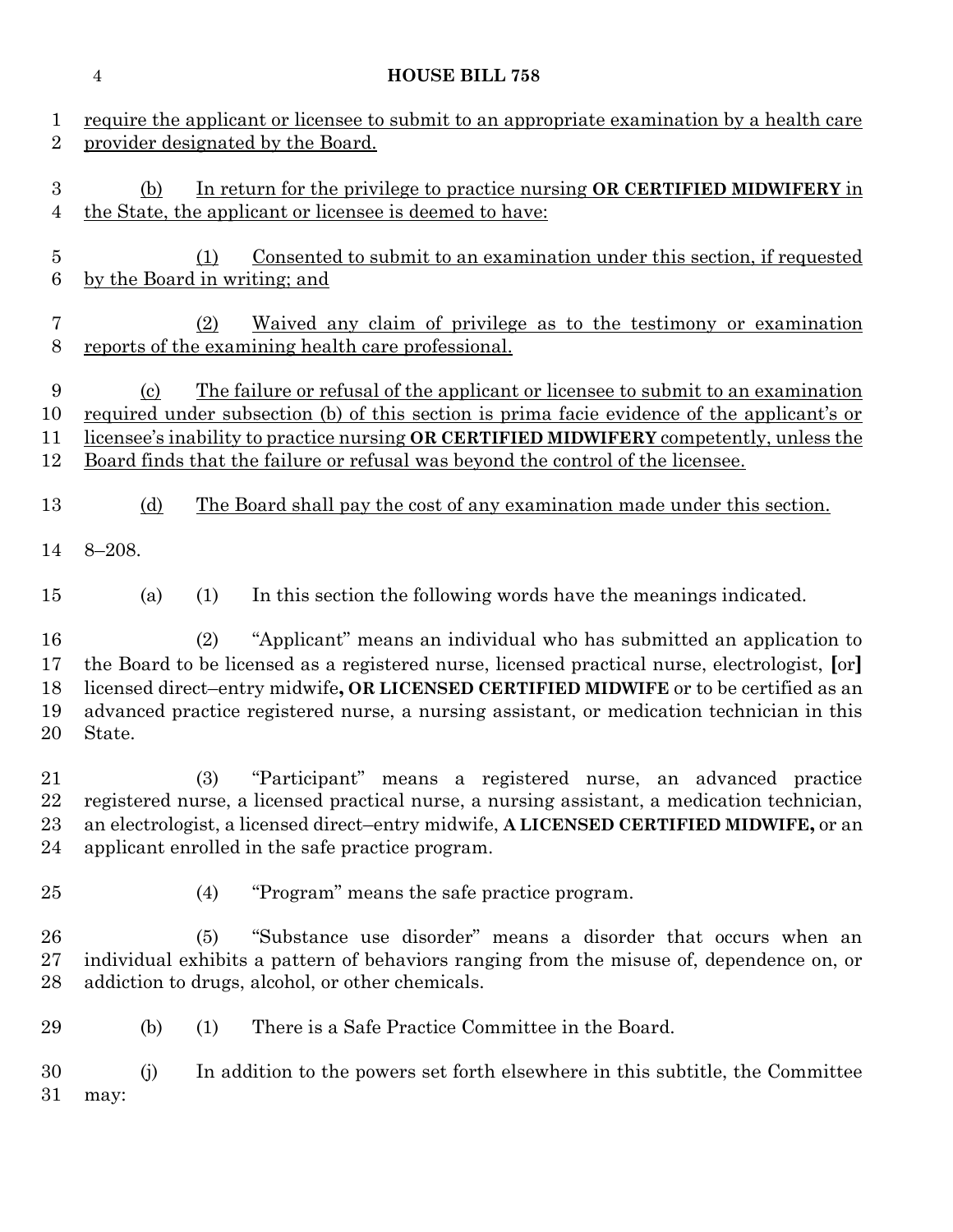(1) Evaluate those registered nurses, advanced practice registered nurses, licensed practical nurses, nursing assistants, medication technicians, electrologists, licensed direct–entry midwives, **LICENSED CERTIFIED MIDWIVES,** or applicants who request participation in the program according to the guidelines prescribed by the Board and consider the recommendations for admission into the program;

 (4) Have meetings as necessary to consider the requests of registered nurses, advanced practice registered nurses, licensed practical nurses, nursing assistants, medication technicians, electrologists, licensed direct–entry midwives, **LICENSED CERTIFIED MIDWIVES,** or applicants to participate in the program, and consider reports regarding participants.

 (m) (3) (i) The Committee shall report to the Board the name and license number of a registered nurse, licensed practical nurse, electrologist, **[**or**]** licensed direct–entry midwife, **OR LICENSED CERTIFIED MIDWIFE,** the name and certificate number of an advanced practice registered nurse, a nursing assistant, or medication technician, or the name of an applicant who is expelled from the program for failure to comply with the conditions of a plan or agreement.

 (ii) The program shall transfer to the Board all records of any participant expelled from the program.

(4) If a participant is expelled from the program, the Board may:

 (i) Initiate disciplinary action in accordance with the provisions of §§ 8–316 and 8–317, §§ 8–6A–10 and 8–6A–10.1, §§ 8–6B–18 and 8–6B–19, **[**or §§ 8–6C–20 and 8–6C–20.1**] § 8–6C–20, OR § 8–6D–10** of this title; and

 (ii) Summarily suspend the license or certificate of any licensee or certificate holder in accordance with Title 10, Subtitle 2 of the State Government Article.

8–317.

 (a) Except as otherwise provided in the Administrative Procedure Act, before the Board takes any action under § 8–312 or § 8–316 of this subtitle or § 8–404 **[**or**],** § 8–6C–20**, OR § 8–6D–10** of this title, it shall give the person against whom the action is contemplated an opportunity for a hearing before the Board.

8–504.

- (a) (1) In this section, "employer" means:
- (i) A public employer;
- (ii) A private employer; or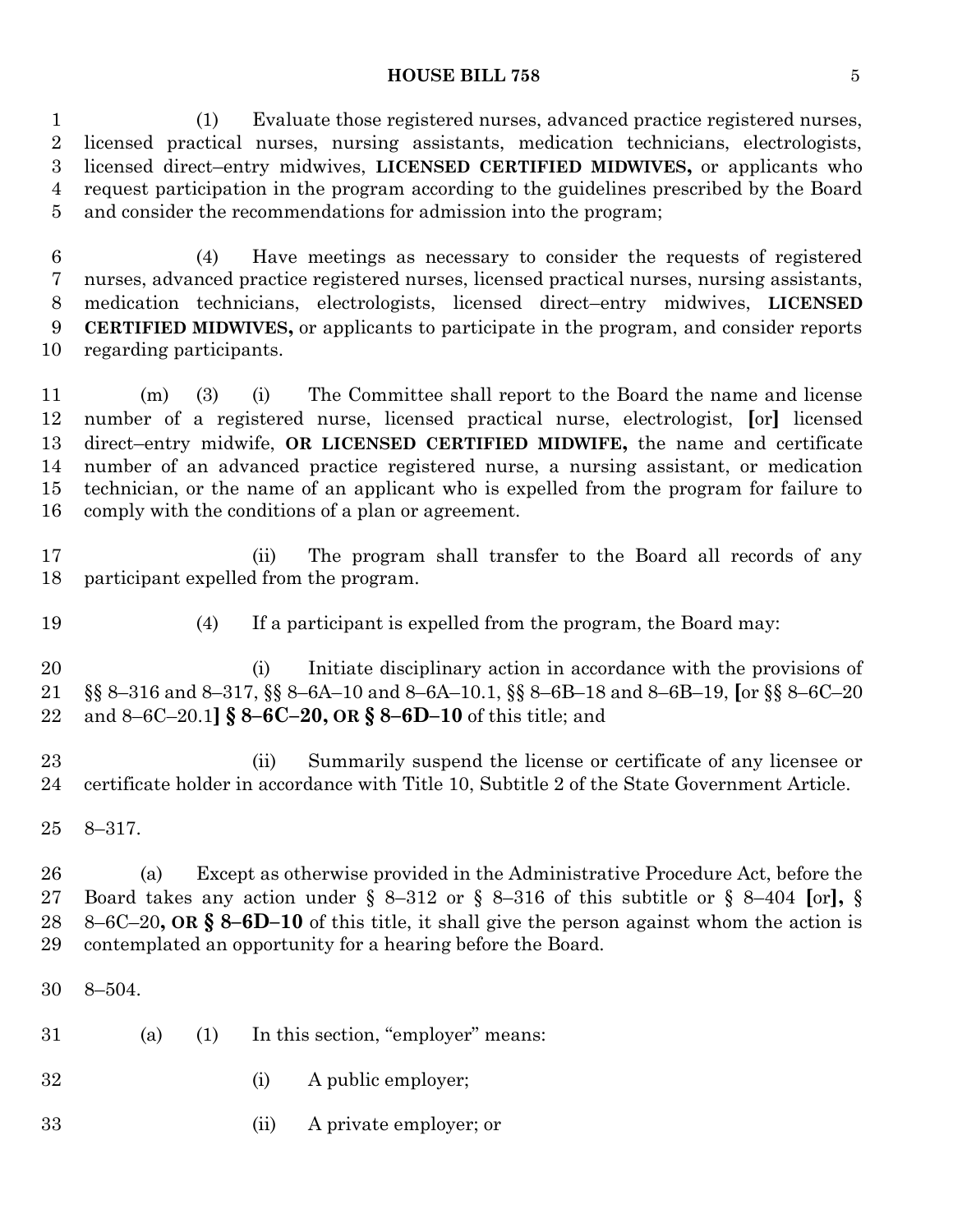|                                | $6\phantom{1}6$<br><b>HOUSE BILL 758</b>                                                                                                                                                                                                                     |
|--------------------------------|--------------------------------------------------------------------------------------------------------------------------------------------------------------------------------------------------------------------------------------------------------------|
| 1                              | (iii)<br>An employment agency.                                                                                                                                                                                                                               |
| $\sqrt{2}$<br>3                | "Employer" does not include a private employer who employs a licensee<br>(2)<br>for personal or family use.                                                                                                                                                  |
| $\overline{4}$<br>$\bf 5$<br>6 | On the request of the Board, an employer shall report the name and license<br>(b)<br>number of each licensee employed or placed to practice registered nursing [or], licensed<br>practical nursing, OR CERTIFIED MIDWIFERY.                                  |
| 7                              | <b>SUBTITLE 6D. LICENSED CERTIFIED MIDWIVES.</b>                                                                                                                                                                                                             |
| 8                              | $8 - 6D - 01.$                                                                                                                                                                                                                                               |
| 9<br>10                        | IN THIS SUBTITLE THE FOLLOWING WORDS HAVE THE MEANINGS<br>(A)<br><b>INDICATED.</b>                                                                                                                                                                           |
| 11<br>12<br>13<br>14           | "ACME" MEANS THE ACCREDITATION COMMISSION FOR MIDWIFERY<br>(B)<br>EDUCATION, OR A SUCCESSOR ORGANIZATION THAT IS AN ACCREDITING AGENCY<br>FOR MIDWIFERY EDUCATION PROGRAMS AND INSTITUTIONS AND IS APPROVED BY<br>THE UNITED STATES DEPARTMENT OF EDUCATION. |
| 15<br>16<br>17<br>18           | "AMCB" MEANS THE AMERICAN MIDWIFERY CERTIFICATION BOARD,<br>(C)<br>OR A SUCCESSOR ORGANIZATION THAT IS A CERTIFYING AGENCY FOR MIDWIFERY<br>EDUCATION PROGRAMS AND IS APPROVED BY THE NATIONAL COMMISSION FOR<br><b>CERTIFYING AGENCIES.</b>                 |

 **(D) "APPLICANT" MEANS AN INDIVIDUAL WHO HAS SUBMITTED AN APPLICATION TO THE BOARD TO BE LICENSED AS A CERTIFIED MIDWIFE.**

**(E) "BOARD" MEANS THE STATE BOARD OF NURSING.**

 **(F) "LICENSE" MEANS, UNLESS THE CONTEXT REQUIRES OTHERWISE, A LICENSE ISSUED BY THE BOARD TO PRACTICE CERTIFIED MIDWIFERY.**

 **(G) (1) "LICENSED CERTIFIED MIDWIFE" MEANS AN INDIVIDUAL WHO HAS BEEN ISSUED A LICENSE BY THE BOARD UNDER THIS SUBTITLE TO PRACTICE CERTIFIED MIDWIFERY.**

 **(2) "LICENSED CERTIFIED MIDWIFE" DOES NOT INCLUDE A LICENSED DIRECT–ENTRY MIDWIFE OR A LICENSED NURSE CERTIFIED AS A NURSE–MIDWIFE UNDER THIS TITLE.**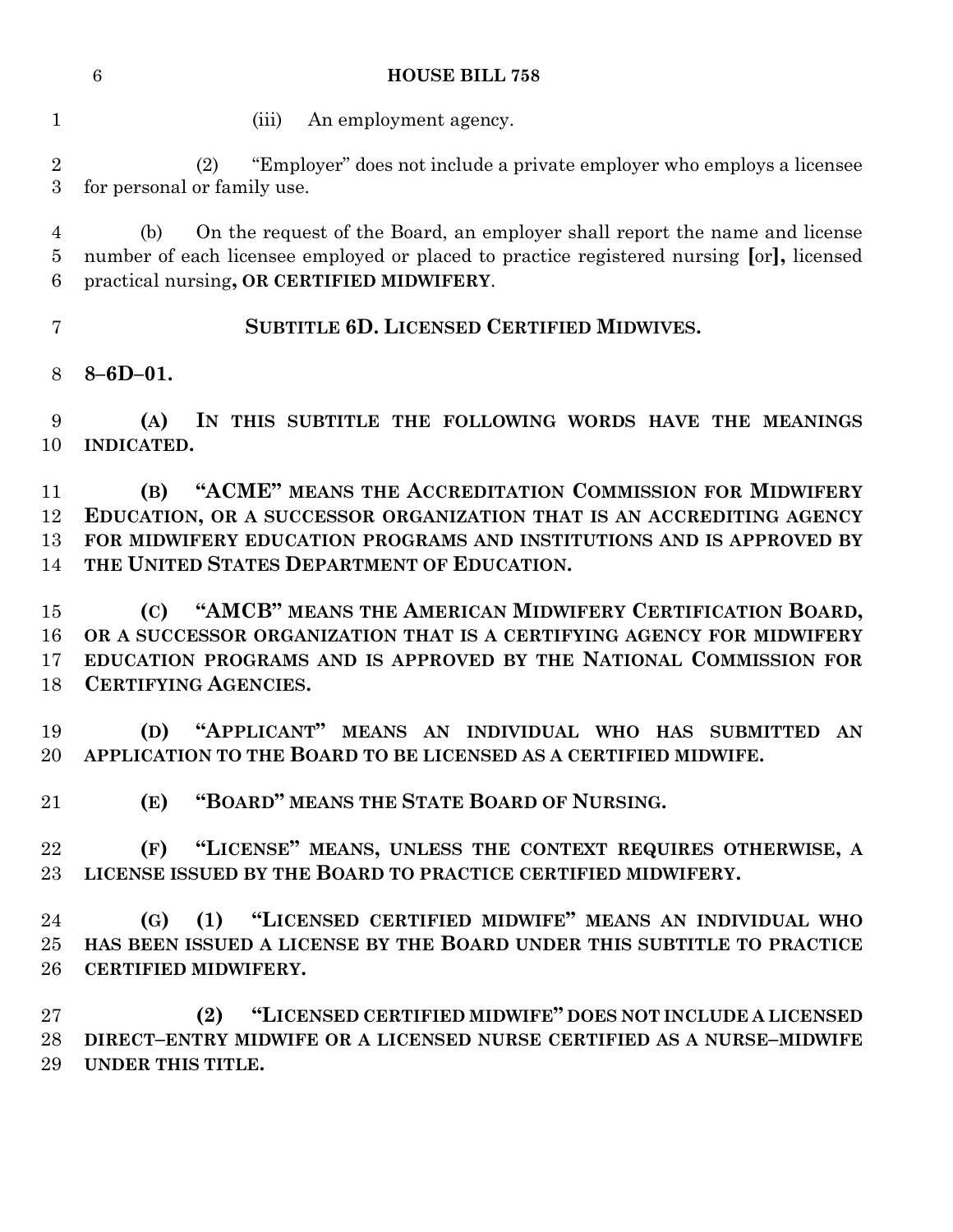| $\mathbf{1}$   | "PRACTICE CERTIFIED MIDWIFERY" MEANS THE MANAGEMENT<br>(1)<br>(H)                                                               |
|----------------|---------------------------------------------------------------------------------------------------------------------------------|
| $\overline{2}$ | AND CARE OF ESSENTIALLY NORMAL NEWBORNS AND OF ESSENTIALLY NORMAL                                                               |
| 3              | WOMEN ANTEPARTALLY, INTRAPARTALLY, AND POSTPARTALLY.                                                                            |
| $\overline{4}$ | "PRACTICE CERTIFIED MIDWIFERY" INCLUDES:<br>(2)                                                                                 |
| $\overline{5}$ | (I)<br>FAMILY PLANNING AND WELL WOMAN REPRODUCTIVE                                                                              |
| 6              | CARE;                                                                                                                           |
|                |                                                                                                                                 |
| $\overline{7}$ | THE PRESCRIBING OF SUBSTANCES COMMONLY USED IN<br>(II)                                                                          |
| 8              | THE PRACTICE OF MIDWIFERY;                                                                                                      |
| 9              | (III) THE PRESCRIBING OF SCHEDULE II, SCHEDULE III,                                                                             |
| 10             | SCHEDULE IV, AND SCHEDULE V CONTROLLED DANGEROUS SUBSTANCES                                                                     |
| 11             | COMMONLY USED IN THE PRACTICE OF MIDWIFERY; AND                                                                                 |
|                |                                                                                                                                 |
| 12             | (IV) THE DISPENSING OF THE SUBSTANCES PRESCRIBED IN                                                                             |
| 13             | ACCORDANCE WITH THE PROVISIONS OF ITEMS (II) AND (III) OF THIS PARAGRAPH IN                                                     |
| 14             | THE COURSE OF TREATING A PATIENT AT:                                                                                            |
| 15             | 1.<br>A MEDICAL FACILITY OR CLINIC THAT IS OPERATED                                                                             |
| 16             | ON A NONPROFIT BASIS;                                                                                                           |
|                |                                                                                                                                 |
| 17             | A HEALTH CENTER THAT OPERATES ON A CAMPUS OF<br>2.                                                                              |
| 18             | AN INSTITUTION OF HIGHER EDUCATION; OR                                                                                          |
|                |                                                                                                                                 |
| 19             | 3.<br>A PUBLIC HEALTH FACILITY, A MEDICAL FACILITY                                                                              |
| 20             | UNDER CONTRACT WITH A STATE OR LOCAL HEALTH DEPARTMENT, OR A FACILITY                                                           |
| $21\,$         | <b>FUNDED WITH PUBLIC FUNDS.</b>                                                                                                |
| $22\,$         | $8 - 6D - 02.$                                                                                                                  |
|                |                                                                                                                                 |
| $23\,$         | EXCEPT AS OTHERWISE PROVIDED IN THIS SUBTITLE, AN INDIVIDUAL<br>(A)                                                             |
| 24             | SHALL BE LICENSED BY THE BOARD BEFORE THE INDIVIDUAL MAY PRACTICE                                                               |
| $25\,$         | CERTIFIED MIDWIFERY IN THE STATE.                                                                                               |
|                |                                                                                                                                 |
| 26             | (B)<br>THIS SECTION DOES NOT APPLY TO:                                                                                          |
| $27\,$         | (1)<br>AN INDIVIDUAL WHO ASSISTS AT A BIRTH IN AN EMERGENCY;                                                                    |
|                |                                                                                                                                 |
| 28             | (2)<br>AN INDIVIDUAL WHO IS LICENSED AS A HEALTH CARE<br>PRACTITIONER WHOSE SCOPE OF PRACTICE ALLOWS THE INDIVIDUAL TO PRACTICE |
| 29<br>30       | <b>CERTIFIED MIDWIFERY; OR</b>                                                                                                  |
|                |                                                                                                                                 |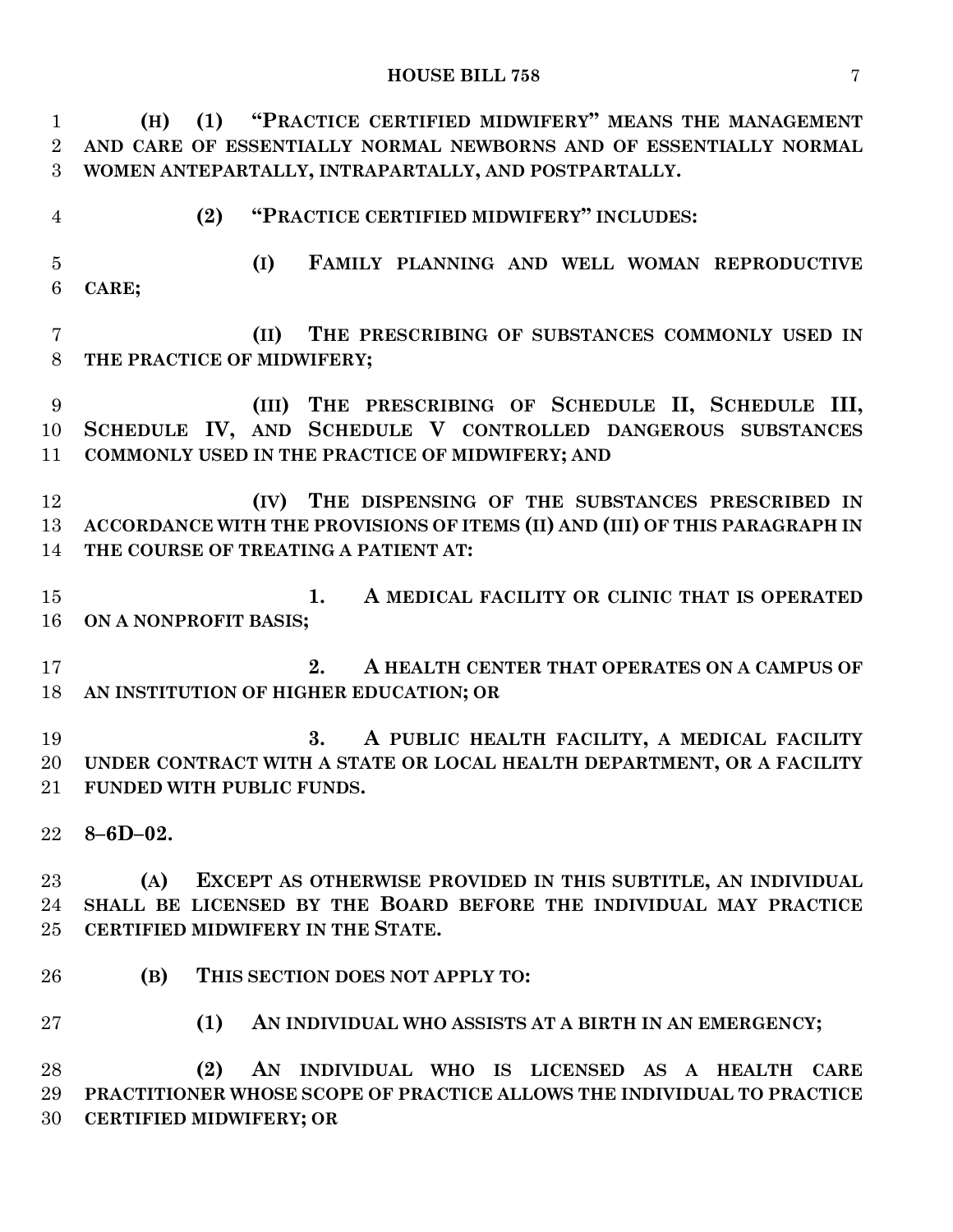**(3) A STUDENT WHO IS PRACTICING CERTIFIED MIDWIFERY WHILE ENGAGED IN AN APPROVED CLINICAL MIDWIFERY EDUCATION EXPERIENCE UNDER THE SUPERVISION OF A LICENSED CERTIFIED MIDWIFE OR A LICENSED NURSE CERTIFIED AS A NURSE–MIDWIFE.**

**8–6D–03.**

 **(A) IN ADDITION TO THE CERTIFICATION AND EDUCATION REQUIREMENTS UNDER SUBSECTION (B) OF THIS SECTION, TO QUALIFY FOR A LICENSE, AN APPLICANT MUST:**

**(1) BE OF GOOD MORAL CHARACTER; AND**

 **(2) SUBMIT TO A CRIMINAL HISTORY RECORDS CHECK IN ACCORDANCE WITH § 8–303 OF THIS TITLE.**

**(B) AN APPLICANT MUST:**

 **(1) HOLD A CURRENT, VALID CERTIFICATION AS A CERTIFIED MIDWIFE FROM AMCB;** 

 **(2) HAVE GRADUATED FROM A GRADUATE–LEVEL ACCREDITED PROGRAM FOR MIDWIFERY EDUCATION APPROVED BY ACME;**

**(3) HAVE COMPLETED COURSEWORK IN HEALTH AND SCIENCES:**

 **(I) BEFORE COMMENCING A MIDWIFERY PROGRAM DESCRIBED IN ITEM (2) OF THIS SUBSECTION; OR**

 **(II) AS PART OF A MIDWIFERY PROGRAM DESCRIBED IN ITEM (2) OF THIS SUBSECTION; AND**

 **(4) HAVE PASSED AN THE AMCB EXAMINATION APPROVED BY AMCB.**

- **8–6D–04.**
- **TO APPLY FOR A LICENSE, AN APPLICANT SHALL:**

 **(1) SUBMIT TO A CRIMINAL HISTORY RECORDS CHECK IN ACCORDANCE WITH § 8–303 OF THIS TITLE;**

**(2) SUBMIT TO THE BOARD:**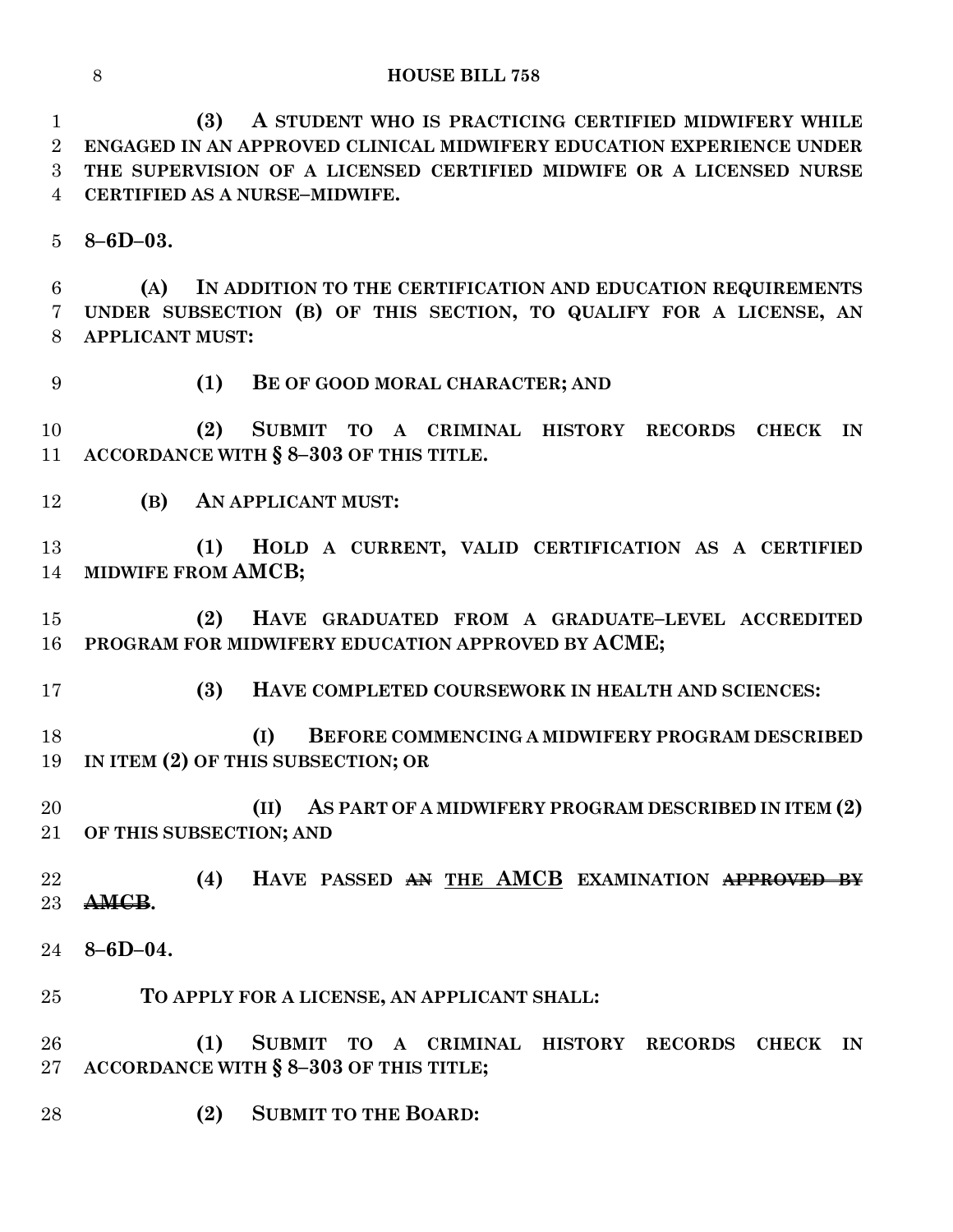**(I) AN APPLICATION ON THE FORM THAT THE BOARD REQUIRES, INCLUDING A CURRENT ADDRESS;**

 **(II) WRITTEN, VERIFIED EVIDENCE THAT THE REQUIREMENT OF ITEM (1) OF THIS SECTION IS BEING OR HAS BEEN MET; AND**

 **(III) WRITTEN, VERIFIED EVIDENCE OF SATISFYING THE REQUIREMENTS IN § 8–6D–03(B) OF THIS SUBTITLE; AND**

 **(3) PAY TO THE BOARD A FEE SET BY THE BOARD AS REQUIRED IN § 8–6D–05 OF THIS SUBTITLE.**

**8–6D–05.**

 **(A) (1) THE BOARD SHALL SET REASONABLE FEES FOR THE ISSUANCE AND RENEWAL OF LICENSES AND OTHER SERVICES IT PROVIDES TO LICENSED CERTIFIED MIDWIVES THAT ARE EQUIVALENT TO:**

 **(1) INITIAL AND RENEWAL LICENSURE FEES FOR A REGISTERED NURSE; AND**

 **(2) INITIAL AND RENEWAL CERTIFICATION FEES FOR A LICENSED NURSE CERTIFIED AS A NURSE–MIDWIFE.**

 **(2) THE FEES CHARGED SHALL BE SET TO PRODUCE FUNDS TO APPROXIMATE THE COST OF MAINTAINING THE LICENSING PROGRAM AND THE OTHER SERVICES TO LICENSED CERTIFIED MIDWIVES.**

 **(B) (1) THE BOARD SHALL PAY ALL FEES COLLECTED UNDER THIS SUBTITLE TO THE COMPTROLLER.**

 **(2) THE COMPTROLLER SHALL DISTRIBUTE ALL FEES TO THE BOARD OF NURSING FUND.**

 **(C) THE FEES COLLECTED UNDER THIS SECTION SHALL BE USED EXCLUSIVELY TO COVER THE ACTUAL DOCUMENTED DIRECT AND INDIRECT COSTS OF FULFILLING THE STATUTORY AND REGULATORY DUTIES OF THE BOARD AS PROVIDED BY THIS SUBTITLE.**

**8–6D–06.**

 **(A) SUBJECT TO SUBSECTION (C) OF THIS SECTION, THE BOARD SHALL ISSUE A LICENSE TO ANY APPLICANT WHO MEETS THE REQUIREMENTS OF THIS SUBTITLE.**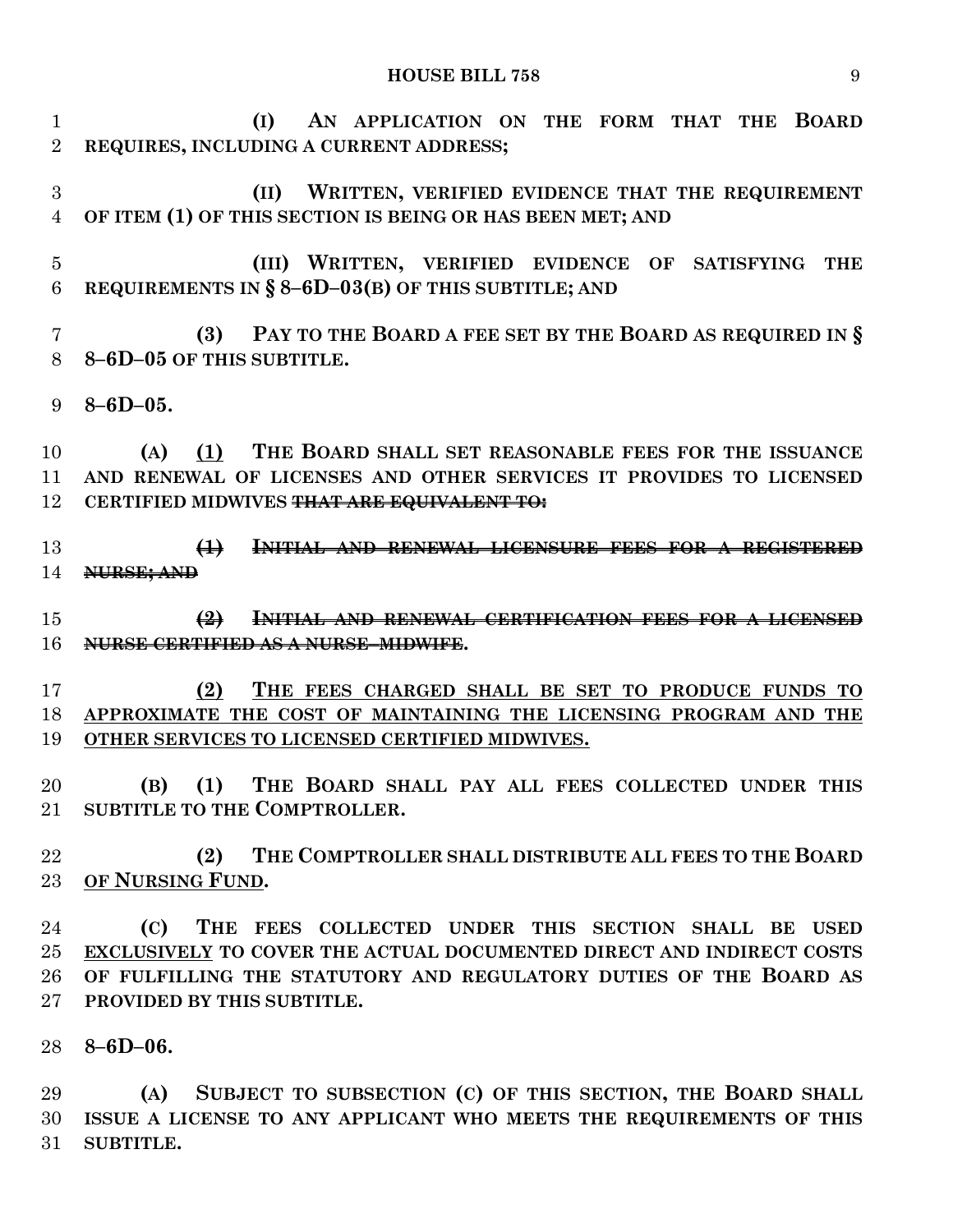| $\mathbf{1}$                     | (B)             | (1) |       | THE BOARD SHALL:                                                                                                                                                                                          |
|----------------------------------|-----------------|-----|-------|-----------------------------------------------------------------------------------------------------------------------------------------------------------------------------------------------------------|
| $\overline{2}$<br>3              |                 |     | (I)   | ISSUE EACH NEW LICENSEE A LICENSE NUMBER THAT<br>INDICATES THAT THE INITIAL LICENSE WAS ISSUED BY THE BOARD; AND                                                                                          |
| $\overline{4}$<br>$\overline{5}$ |                 |     | (II)  | ELECTRONICALLY RECORD EACH LICENSE IN THE BOARD'S<br>DATABASE AND ON THE BOARD'S WEBSITE.                                                                                                                 |
| 6                                |                 | (2) |       | EACH LICENSE SHALL INCLUDE AN EXPIRATION DATE.                                                                                                                                                            |
| 7<br>8<br>9                      | (C)             | (1) |       | ON RECEIPT OF THE CRIMINAL HISTORY RECORDS INFORMATION<br>OF AN APPLICANT FOR LICENSURE IN ACCORDANCE WITH § 8-303 OF THIS TITLE, IN<br>DETERMINING WHETHER TO GRANT A LICENSE, THE BOARD SHALL CONSIDER: |
| 10                               |                 |     | (I)   | THE AGE AT WHICH THE CRIME WAS COMMITTED;                                                                                                                                                                 |
| 11                               |                 |     | (II)  | THE CIRCUMSTANCES SURROUNDING THE CRIME;                                                                                                                                                                  |
| 12                               |                 |     | (III) | THE LENGTH OF TIME THAT HAS PASSED SINCE THE CRIME;                                                                                                                                                       |
| 13                               |                 |     | (IV)  | <b>SUBSEQUENT WORK HISTORY;</b>                                                                                                                                                                           |
| 14                               |                 |     | (V)   | EMPLOYMENT AND CHARACTER REFERENCES; AND                                                                                                                                                                  |
| 15<br>16                         |                 |     | (VI)  | OTHER EVIDENCE THAT DEMONSTRATES WHETHER THE<br>APPLICANT POSES A THREAT TO THE PUBLIC HEALTH OR SAFETY.                                                                                                  |
| 17<br>18<br>19                   | RECEIVED.       | (2) |       | THE BOARD MAY NOT ISSUE A LICENSE IF THE CRIMINAL HISTORY<br>RECORDS INFORMATION REQUIRED UNDER § 8-303 OF THIS TITLE HAS NOT BEEN                                                                        |
| 20                               | $8 - 6D - 07$ . |     |       |                                                                                                                                                                                                           |
| 21<br>22                         |                 |     |       | A LICENSE ISSUED UNDER THIS SUBTITLE AUTHORIZES THE LICENSEE TO<br>PRACTICE CERTIFIED MIDWIFERY WHILE THE LICENSE IS ACTIVE.                                                                              |
| 23                               | $8 - 6D - 08.$  |     |       |                                                                                                                                                                                                           |
| 24<br>25 <sub>1</sub>            |                 |     |       | (A) A LICENSE EXPIRES ON A DATE SET BY THE BOARD, UNLESS THE<br>LICENSE IS RENEWED FOR AN ADDITIONAL TERM AS PROVIDED IN THIS SECTION.                                                                    |
| 26                               | (B)             |     |       | A LICENSE MAY NOT BE RENEWED FOR A TERM LONGER THAN 2 YEARS.                                                                                                                                              |
|                                  |                 |     |       |                                                                                                                                                                                                           |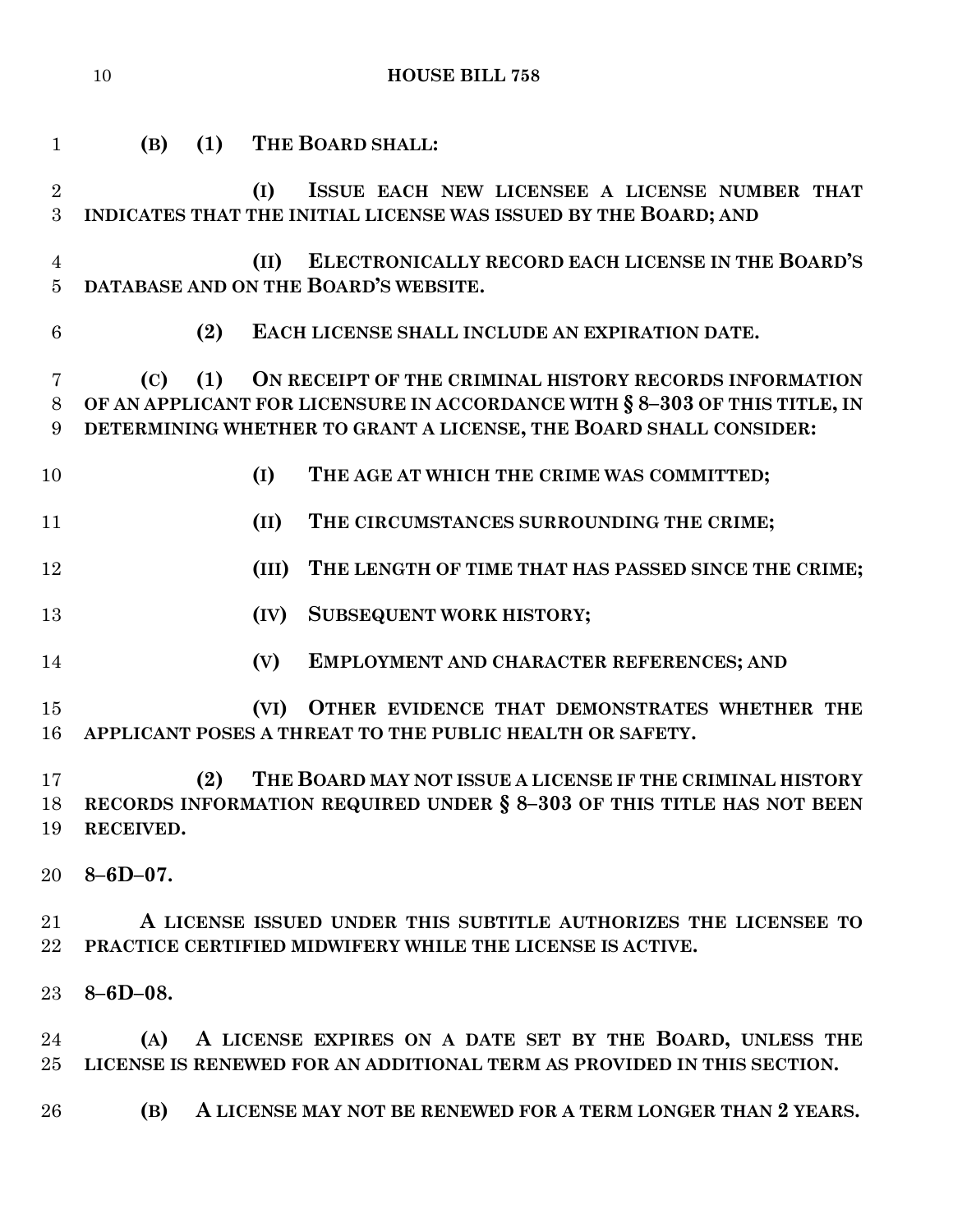**(C) (1) AT LEAST 3 MONTHS BEFORE A LICENSE EXPIRES, THE BOARD SHALL SEND TO THE LICENSEE A RENEWAL NOTICE BY: (I) FIRST–CLASS MAIL TO THE LAST KNOWN MAILING ADDRESS OF THE LICENSEE; OR (II) ELECTRONIC MEANS TO THE LAST KNOWN E–MAIL ADDRESS OF THE LICENSEE. (2) A RENEWAL NOTICE SHALL STATE: (I) THE DATE ON WHICH THE CURRENT LICENSE EXPIRES; (II) THE DATE BY WHICH THE RENEWAL APPLICATION MUST BE RECEIVED BY THE BOARD FOR THE RENEWAL TO BE ISSUED AND MAILED BEFORE THE LICENSE EXPIRES; AND (III) THE AMOUNT OF THE RENEWAL FEE. (3) IF A LICENSEE IS REQUIRED TO HAVE A CRIMINAL HISTORY RECORDS CHECK BEFORE A LICENSE MAY BE RENEWED, THE BOARD SHALL SEND THE LICENSEE THE DOCUMENTS NECESSARY FOR INITIATING THE CRIMINAL HISTORY RECORDS CHECK WITH THE RENEWAL NOTICE INFORMATION REGARDING HOW THE LICENSEE MAY COMPLETE THE REQUIRED CRIMINAL HISTORY RECORDS CHECK. (D) EXCEPT AS OTHERWISE PROVIDED IN THIS SUBTITLE, BEFORE A LICENSE EXPIRES, THE LICENSEE PERIODICALLY MAY RENEW IT FOR AN ADDITIONAL TERM IF THE LICENSEE: (1) OTHERWISE IS ENTITLED TO BE LICENSED; (2) PAYS TO THE BOARD A RENEWAL FEE SET BY THE BOARD AS REQUIRED BY § 8–6D–05 OF THIS SUBTITLE; AND (3) SUBMITS TO THE BOARD, BY PAPER OR ELECTRONIC SUBMISSION: (I) A RENEWAL APPLICATION ON THE FORM THAT THE BOARD REQUIRES; AND (II) SATISFACTORY EVIDENCE OF CURRENT CERTIFICATION AS A CERTIFIED MIDWIFE BY AMCB.**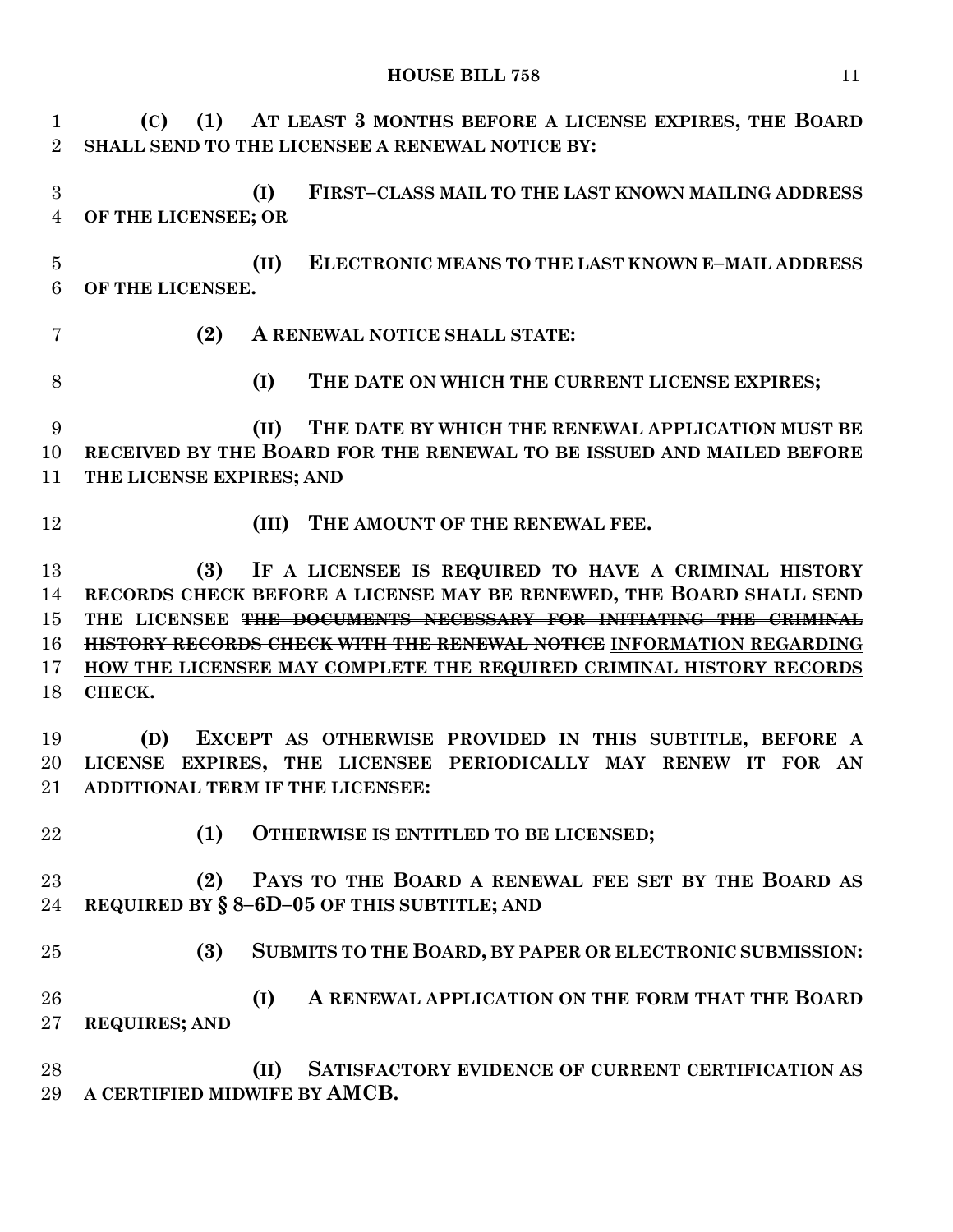**(E) THE BOARD MAY GRANT A 30–DAY EXTENSION, BEYOND A LICENSE'S EXPIRATION DATE, TO A LICENSEE SO THAT THE LICENSEE MAY RENEW THE LICENSE BEFORE IT EXPIRES.**

 **(F) SUBJECT TO SUBSECTION (I) OF THIS SECTION, THE BOARD SHALL RENEW THE LICENSE OF EACH LICENSEE WHO MEETS THE REQUIREMENTS OF THIS SECTION.**

 **(G) (1) EACH LICENSEE SHALL NOTIFY THE BOARD IN WRITING OF ANY CHANGE IN THE NAME OR ADDRESS OF THE LICENSEE WITHIN 60 DAYS AFTER THE CHANGE OCCURRED.**

 **(2) IF A LICENSEE FAILS TO NOTIFY THE BOARD WITHIN THE TIME REQUIRED UNDER THIS SUBSECTION, SUBJECT TO THE HEARING PROVISIONS OF § 8–317 OF THIS TITLE, THE BOARD MAY IMPOSE AN ADMINISTRATIVE PENALTY OF \$100.**

 **(H) THE BOARD SHALL REINSTATE THE LICENSE OF A LICENSEE WHO HAS FAILED TO RENEW THE LICENSE FOR ANY REASON IF THE LICENSEE MEETS THE RENEWAL REQUIREMENTS OF THIS SECTION.**

 **(I) (1) (I) A CRIMINAL HISTORY RECORDS CHECK IS REQUIRED IN ACCORDANCE WITH § 8–303 OF THIS TITLE ON:**

 **1. SELECTED ANNUAL RENEWAL APPLICANTS AS DETERMINED BY REGULATIONS ADOPTED BY THE BOARD; AND**

 **2. EACH LICENSEE WHO FILES FOR REINSTATEMENT UNDER SUBSECTION (H) OF THIS SECTION AFTER FAILING TO RENEW THE LICENSE FOR A PERIOD OF 1 YEAR OR MORE.**

 **(II) AN ADDITIONAL CRIMINAL HISTORY RECORDS CHECK SHALL BE PERFORMED EVERY 12 YEARS THEREAFTER.**

 **(2) ON RECEIPT OF THE CRIMINAL HISTORY RECORD INFORMATION OF A LICENSEE FORWARDED TO THE BOARD IN ACCORDANCE WITH § 8–303 OF THIS TITLE, IN DETERMINING WHETHER TO INITIATE A DISCIPLINARY ACTION AGAINST A LICENSEE BASED ON THE INFORMATION RECEIVED, THE BOARD SHALL CONSIDER:**

- **(I) THE AGE AT WHICH THE CRIME WAS COMMITTED;**
- **(II) THE CIRCUMSTANCES SURROUNDING THE CRIME;**
- **(III) THE LENGTH OF TIME THAT HAS PASSED SINCE THE CRIME;**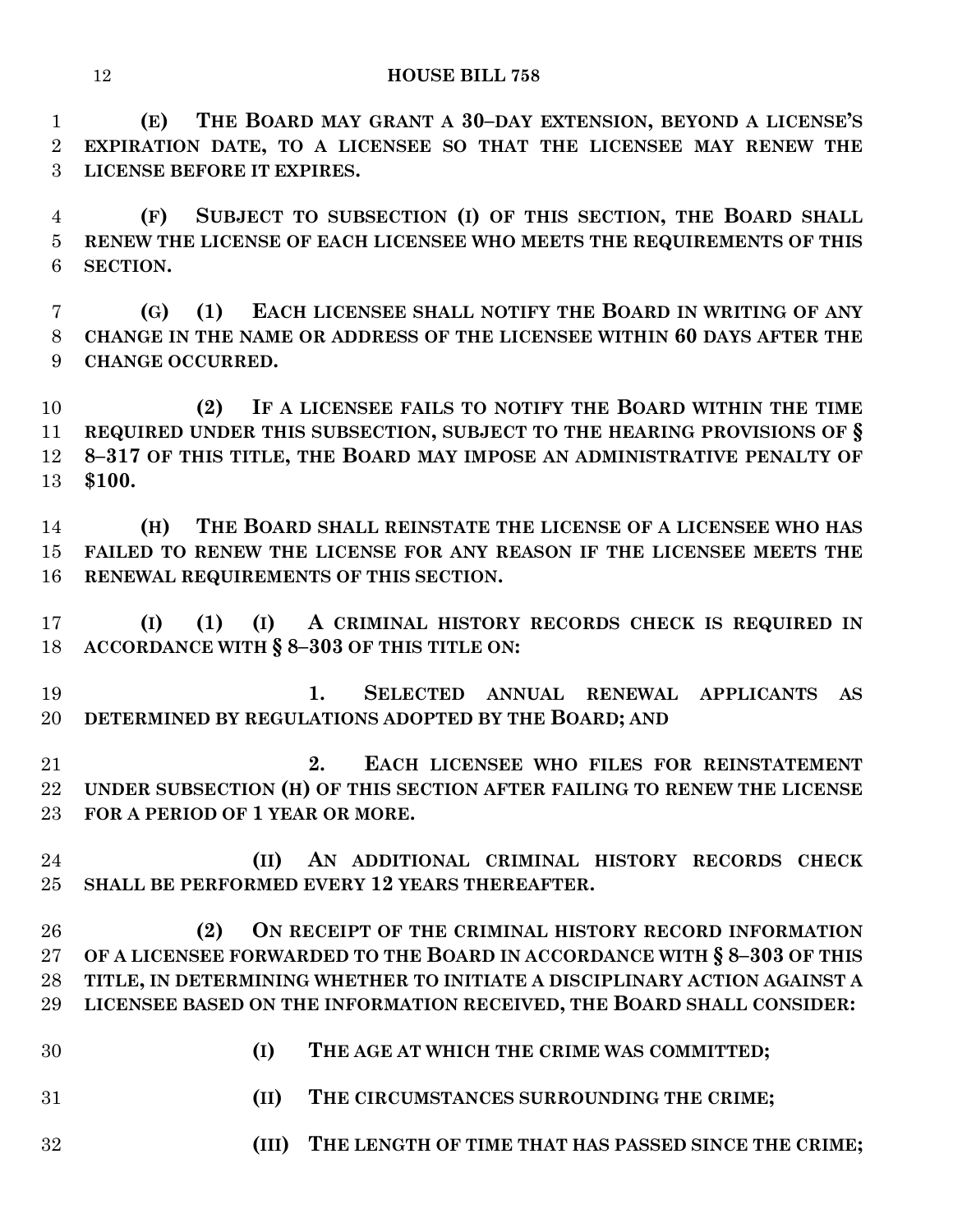**(IV) SUBSEQUENT WORK HISTORY; (V) EMPLOYMENT AND CHARACTER REFERENCES; AND (VI) OTHER EVIDENCE THAT DEMONSTRATES WHETHER THE LICENSEE POSES A THREAT TO THE PUBLIC HEALTH OR SAFETY. (3) THE BOARD MAY NOT RENEW A LICENSE WITHOUT WRITTEN DOCUMENTATION THAT THE APPLICANT HAS SUBMITTED TO A CRIMINAL HISTORY RECORDS CHECK REQUIRED UNDER § 8–303 OF THIS TITLE. 8–6D–09. (A) UNLESS THE BOARD AGREES TO ACCEPT THE SURRENDER OF A LICENSE, A LICENSED CERTIFIED MIDWIFE MAY NOT SURRENDER THE LICENSE. (B) THE BOARD MAY REQUIRE TERMS AND CONDITIONS ON AN AGREEMENT WITH THE LICENSED CERTIFIED MIDWIFE TO ACCEPT SURRENDER OF THE LICENSE. (C) AN AGREEMENT TO ACCEPT THE SURRENDER OF A LICENSE IS A FINAL ORDER OF THE BOARD AND IS A PUBLIC RECORD. 8–6D–10. (A) SUBJECT TO THE HEARING PROVISIONS OF § 8–317 OF THIS TITLE, THE BOARD MAY DENY A LICENSE OR GRANT A LICENSE, INCLUDING A LICENSE SUBJECT TO A REPRIMAND, PROBATION, OR SUSPENSION, TO ANY APPLICANT, REPRIMAND ANY LICENSEE, PLACE ANY LICENSEE ON PROBATION, OR SUSPEND OR REVOKE THE LICENSE OF A LICENSEE IF THE APPLICANT OR LICENSEE: (1) FRAUDULENTLY OR DECEPTIVELY OBTAINS OR ATTEMPTS TO OBTAIN A LICENSE FOR THE APPLICANT OR FOR ANOTHER; (2) FRAUDULENTLY OR DECEPTIVELY USES A LICENSE; (3) IS DISCIPLINED BY A LICENSING, MILITARY, OR DISCIPLINARY AUTHORITY IN THIS STATE OR IN ANY OTHER STATE OR COUNTRY OR IS CONVICTED OR DISCIPLINED BY A COURT IN THIS STATE OR IN ANY OTHER STATE OR COUNTRY FOR AN ACT THAT WOULD BE GROUNDS FOR DISCIPLINARY ACTION UNDER THE BOARD'S DISCIPLINARY STATUTES; (4) IS CONVICTED OF OR PLEADS GUILTY OR NOLO CONTENDERE TO A FELONY OR TO A CRIME INVOLVING MORAL TURPITUDE, WHETHER OR NOT ANY**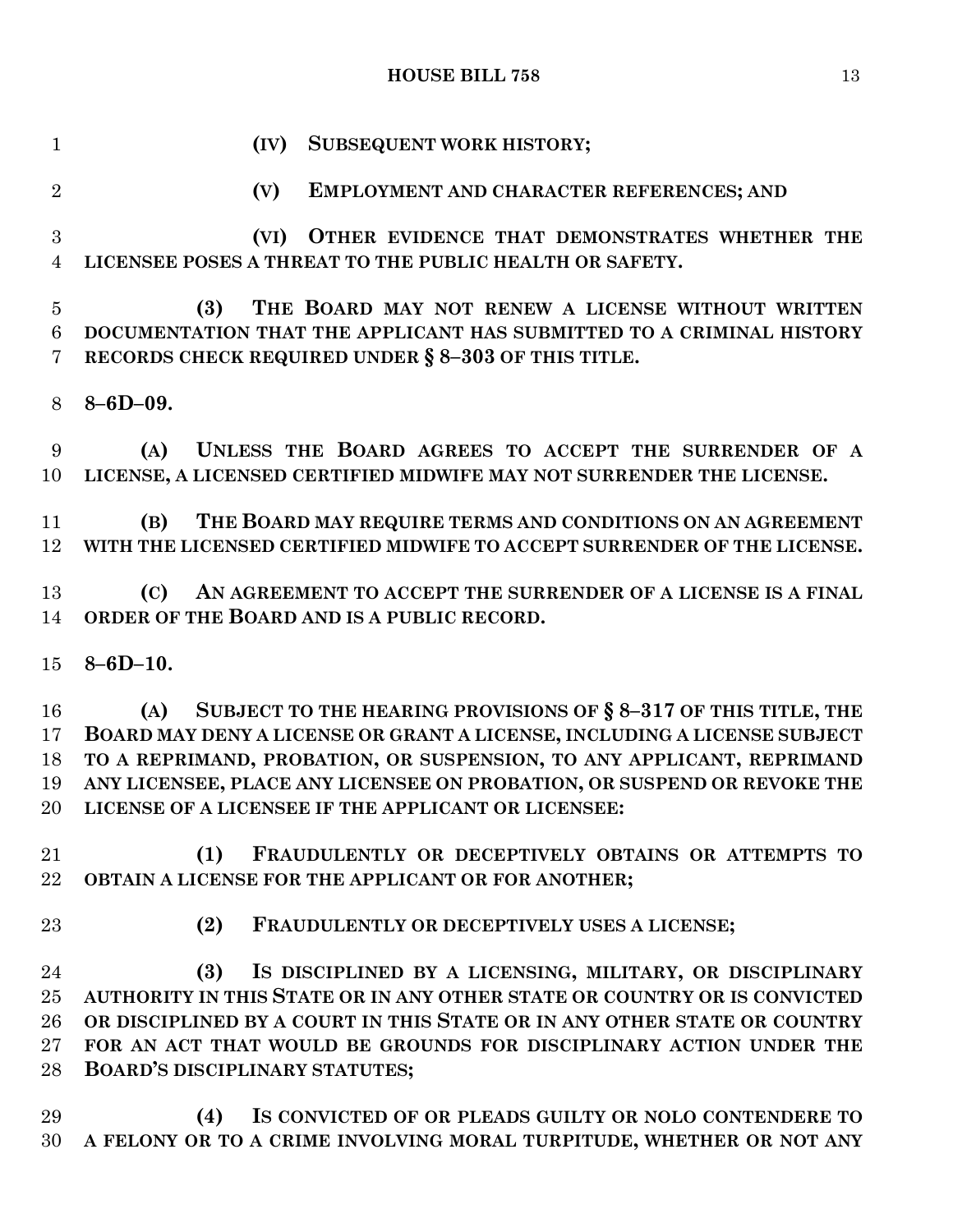| $\mathbf{1}$<br>$\overline{2}$ | APPEAL OR OTHER PROCEEDING IS PENDING TO HAVE THE CONVICTION OR PLEA<br><b>SET ASIDE;</b>                                                                                                                                    |
|--------------------------------|------------------------------------------------------------------------------------------------------------------------------------------------------------------------------------------------------------------------------|
| 3                              | (5)<br>WILLFULLY AND KNOWINGLY:                                                                                                                                                                                              |
| 4<br>$\overline{5}$            | FILES A FALSE REPORT OR RECORD OF AN INDIVIDUAL<br>(I)<br>UNDER THE LICENSEE'S CARE;                                                                                                                                         |
| 6<br>7                         | GIVES ANY FALSE OR MISLEADING INFORMATION ABOUT A<br>(II)<br>MATERIAL MATTER IN AN EMPLOYMENT APPLICATION;                                                                                                                   |
| 8<br>9                         | FAILS TO FILE OR RECORD ANY HEALTH RECORD THAT IS<br>(III)<br><b>REQUIRED BY LAW;</b>                                                                                                                                        |
| 10<br>11                       | OBSTRUCTS THE FILING OR RECORDING OF ANY HEALTH<br>(IV)<br>RECORD AS REQUIRED BY LAW; OR                                                                                                                                     |
| 12<br>13                       | INDUCES ANOTHER INDIVIDUAL TO FAIL TO FILE OR<br>(V)<br>RECORD ANY HEALTH RECORD AS REQUIRED BY LAW;                                                                                                                         |
| 14<br>15<br>16                 | KNOWINGLY COMMITS ANY ACT THAT HAS BEEN DETERMINED BY<br>(6)<br>THE BOARD, IN ITS REGULATIONS, TO EXCEED THE SCOPE OF PRACTICE<br>AUTHORIZED TO THE INDIVIDUAL UNDER THIS SUBTITLE;                                          |
| 17                             | (7)<br>PROVIDES PROFESSIONAL SERVICES WHILE:                                                                                                                                                                                 |
| 18                             | (I)<br>UNDER THE INFLUENCE OF ALCOHOL; OR                                                                                                                                                                                    |
| 19<br>20<br>$21\,$<br>$22\,$   | (II) USING ANY NARCOTIC OR CONTROLLED DANGEROUS<br>SUBSTANCE, AS DEFINED IN $\S$ 5-101 OF THE CRIMINAL LAW ARTICLE, OR OTHER<br>DRUG THAT IS IN EXCESS OF THERAPEUTIC AMOUNTS OR WITHOUT VALID MEDICAL<br><b>INDICATION;</b> |
| 23<br>24<br>25                 | COMMITS AN ACT THAT IS INCONSISTENT WITH GENERALLY<br>(8)<br>PROFESSIONAL STANDARDS IN THE PRACTICE OF<br><b>ACCEPTED</b><br><b>CERTIFIED</b><br>MIDWIFERY;                                                                  |
| 26<br>$27\,$                   | (9)<br>IS GROSSLY NEGLIGENT IN THE PRACTICE OF CERTIFIED<br>MIDWIFERY;                                                                                                                                                       |
| 28                             | (10)<br>HAS VIOLATED ANY PROVISION OF THIS TITLE;                                                                                                                                                                            |
| 29                             | (11) SUBMITS A FALSE STATEMENT TO COLLECT A FEE;                                                                                                                                                                             |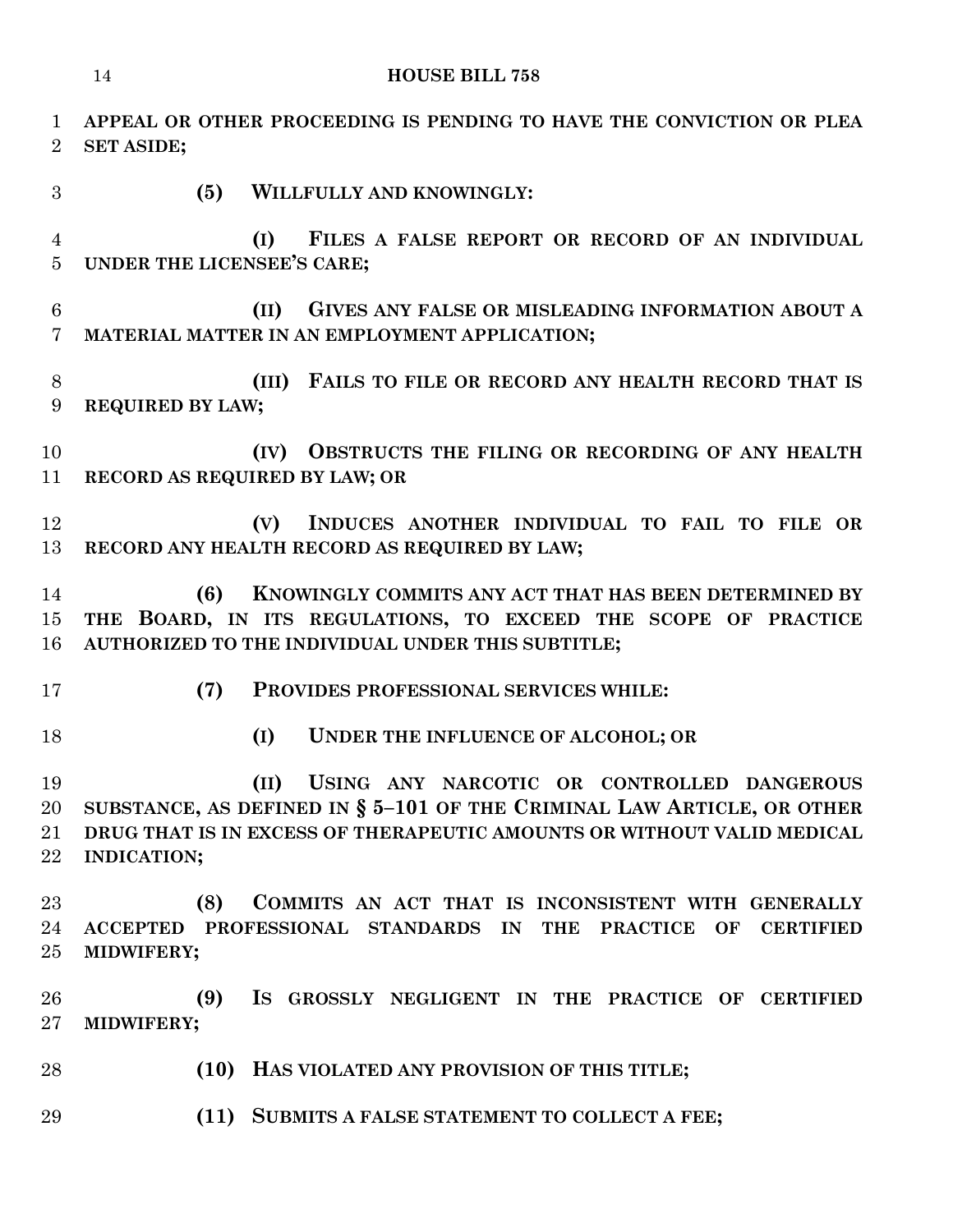| $\mathbf{1}$    | (12) IS PHYSICALLY OR MENTALLY INCOMPETENT;                                                                                                                         |
|-----------------|---------------------------------------------------------------------------------------------------------------------------------------------------------------------|
| $\sqrt{2}$      | (13) KNOWINGLY FAILS TO REPORT SUSPECTED CHILD ABUSE IN                                                                                                             |
| 3               | VIOLATION OF § 5-704 OF THE FAMILY LAW ARTICLE;                                                                                                                     |
| $\overline{4}$  | (14) REFUSES, WITHHOLDS FROM, DENIES, OR DISCRIMINATES                                                                                                              |
| $\bf 5$         | AGAINST AN INDIVIDUAL WITH REGARD TO THE PROVISION OF PROFESSIONAL                                                                                                  |
| $6\phantom{.}6$ | SERVICES FOR WHICH THE LICENSEE IS LICENSED AND QUALIFIED TO RENDER                                                                                                 |
| $\overline{7}$  | BECAUSE THE INDIVIDUAL IS HIV-POSITIVE;                                                                                                                             |
| $8\,$           | (15) EXCEPT IN AN EMERGENCY LIFE-THREATENING SITUATION                                                                                                              |
| 9               | WHERE IT IS NOT FEASIBLE OR PRACTICABLE, FAILS TO COMPLY WITH THE CENTERS                                                                                           |
| 10              | FOR DISEASE CONTROL AND PREVENTION'S GUIDELINES ON UNIVERSAL                                                                                                        |
| 11              | PRECAUTIONS;                                                                                                                                                        |
| 12              | (16) HAS A SUBSTANCE USE DISORDER;                                                                                                                                  |
| 13              | (17) IS ADDICTED TO, OR HABITUALLY ABUSES, ANY NARCOTIC OR                                                                                                          |
| 14              | CONTROLLED DANGEROUS SUBSTANCE AS DEFINED IN $\S$ 5-101 OF THE CRIMINAL                                                                                             |
| 15              | <b>LAW ARTICLE;</b>                                                                                                                                                 |
| 16              | (18) FAILS TO COOPERATE WITH A LAWFUL INVESTIGATION                                                                                                                 |
| 17              | <b>CONDUCTED BY THE BOARD;</b>                                                                                                                                      |
| 18              | (19) IS EXPELLED FROM THE SAFE PRACTICE PROGRAM ESTABLISHED                                                                                                         |
| 19              | IN ACCORDANCE WITH § 8-208 OF THIS TITLE FOR FAILURE TO COMPLY WITH THE                                                                                             |
| 20              | <b>CONDITIONS OF THE PROGRAM;</b>                                                                                                                                   |
| 21              | (20) ENGAGES IN CONDUCT THAT VIOLATES THE PROFESSIONAL CODE                                                                                                         |
| 22              | OF ETHICS;                                                                                                                                                          |
| 23              | (21) IS PROFESSIONALLY INCOMPETENT;                                                                                                                                 |
| 24              | (22) PRACTICES CERTIFIED MIDWIFERY WITHOUT A LICENSE BEFORE                                                                                                         |
| 25              | OBTAINING OR RENEWING A LICENSE, INCLUDING ANY PERIOD WHEN PRACTICING                                                                                               |
| 26              | CERTIFIED MIDWIFERY ON AN EXPIRED LICENSE OR A LAPSED LICENSE;                                                                                                      |
| 27              | (23) WHEN HOLDING AN EXPIRED LICENSE OR A LAPSED LICENSE,                                                                                                           |
| 28              | COMMITS ANY ACT THAT WOULD BE GROUNDS FOR DISCIPLINARY ACTION UNDER                                                                                                 |
| 29              | THIS SECTION;                                                                                                                                                       |
| 30<br>31<br>32  | <b>PRACTICES CERTIFIED MIDWIFERY ON A NONRENEWED LICENSE</b><br>(24)<br>FOR A PERIOD OF 16 MONTHS OR LONGER ENGAGES IN UNPROFESSIONAL OR<br><b>IMMORAL CONDUCT;</b> |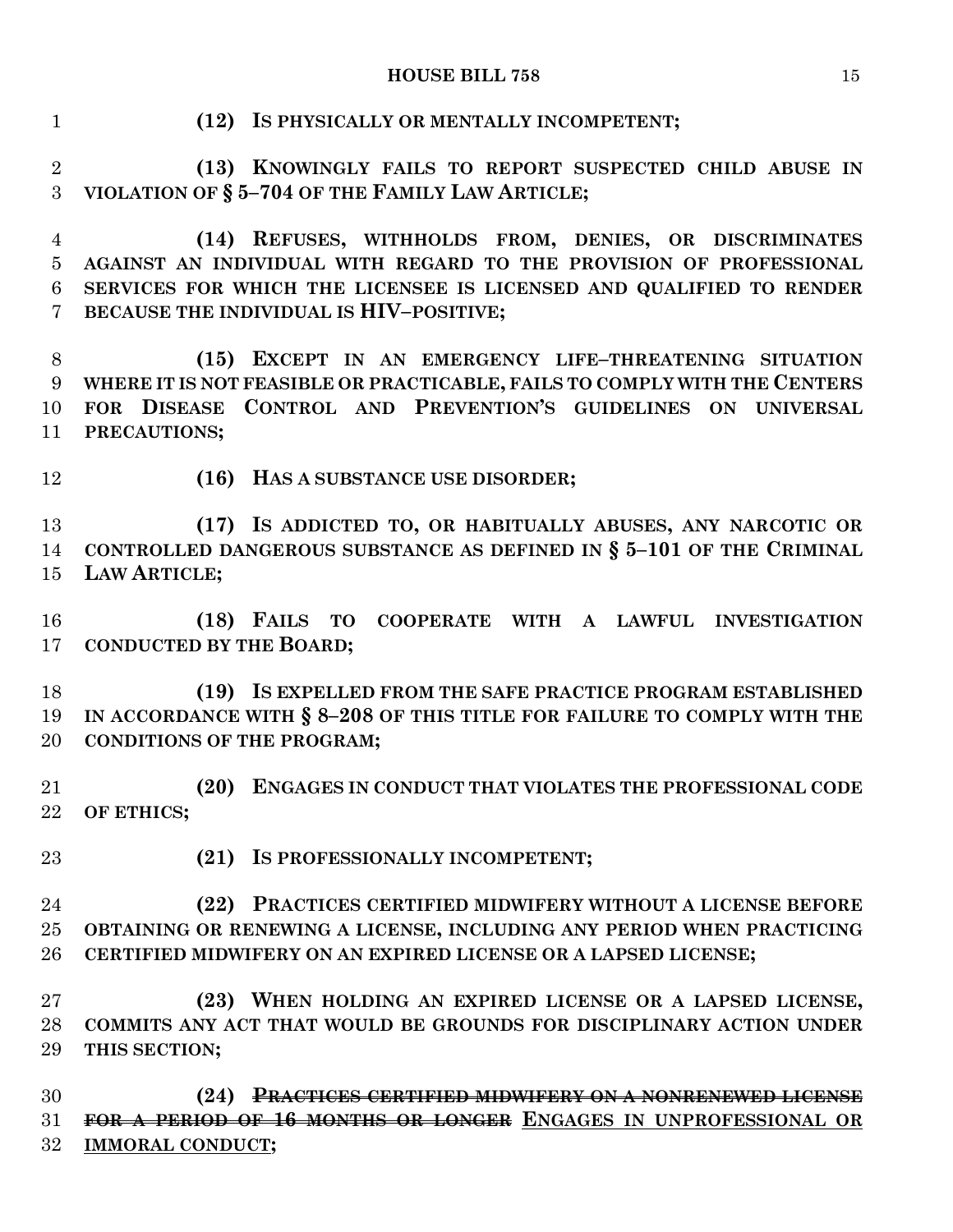**(25) VIOLATES REGULATIONS ADOPTED BY THE BOARD OR AN ORDER FROM THE BOARD;**

 **(26) PERFORMS AN ACT THAT IS BEYOND THE LICENSEE'S KNOWLEDGE AND SKILLS;**

 **(27) FAILS TO SUBMIT TO A CRIMINAL HISTORY RECORDS CHECK IN ACCORDANCE WITH § 8–303 OF THIS TITLE;**

 **(28) HAS MISAPPROPRIATED THE PROPERTY OF A PATIENT OR A FACILITY; OR** 

**(29) FAILS TO COMPLY WITH § 1–223 OF THIS ARTICLE.**

 **(B) IF, AFTER A HEARING UNDER § 8–317 OF THIS TITLE, THE BOARD FINDS THAT THERE ARE GROUNDS UNDER SUBSECTION (A) OF THIS SECTION TO SUSPEND OR REVOKE A LICENSE TO PRACTICE CERTIFIED MIDWIFERY, TO REPRIMAND A LICENSEE, OR TO PLACE A LICENSEE ON PROBATION, THE BOARD MAY IMPOSE A PENALTY NOT EXCEEDING \$5,000 INSTEAD OF OR IN ADDITION TO SUSPENDING OR REVOKING THE LICENSE, REPRIMANDING THE LICENSEE, OR PLACING THE LICENSEE ON PROBATION.**

 **(C) IN ADDITION TO ANY SANCTION AUTHORIZED UNDER THIS SECTION, THE BOARD MAY REQUIRE A LICENSEE TO COMPLY WITH SPECIFIED TERMS AND CONDITIONS DETERMINED BY THE BOARD.**

 **(D) (1) IF A LICENSE ISSUED UNDER THIS SUBTITLE WAS SUSPENDED OR REVOKED FOR A PERIOD OF MORE THAN 1 YEAR, OR IF A PERIOD OF MORE THAN 1 YEAR HAS PASSED SINCE A LICENSE WAS SURRENDERED, THE BOARD MAY REINSTATE THE LICENSE IF THE LICENSEE:**

**(I) APPLIES TO THE BOARD FOR REINSTATEMENT;**

### **(II) MEETS THE REQUIREMENTS FOR RENEWAL UNDER § 8–6D–08 OF THIS SUBTITLE;**

### **(III) MEETS ANY OTHER REQUIREMENTS FOR REINSTATEMENT AS ESTABLISHED BY THE BOARD IN REGULATIONS; AND**

 **(IV) SUBMITS TO A CRIMINAL HISTORY RECORDS CHECK IN ACCORDANCE WITH § 8–303 OF THIS SUBTITLE** *TITLE***.**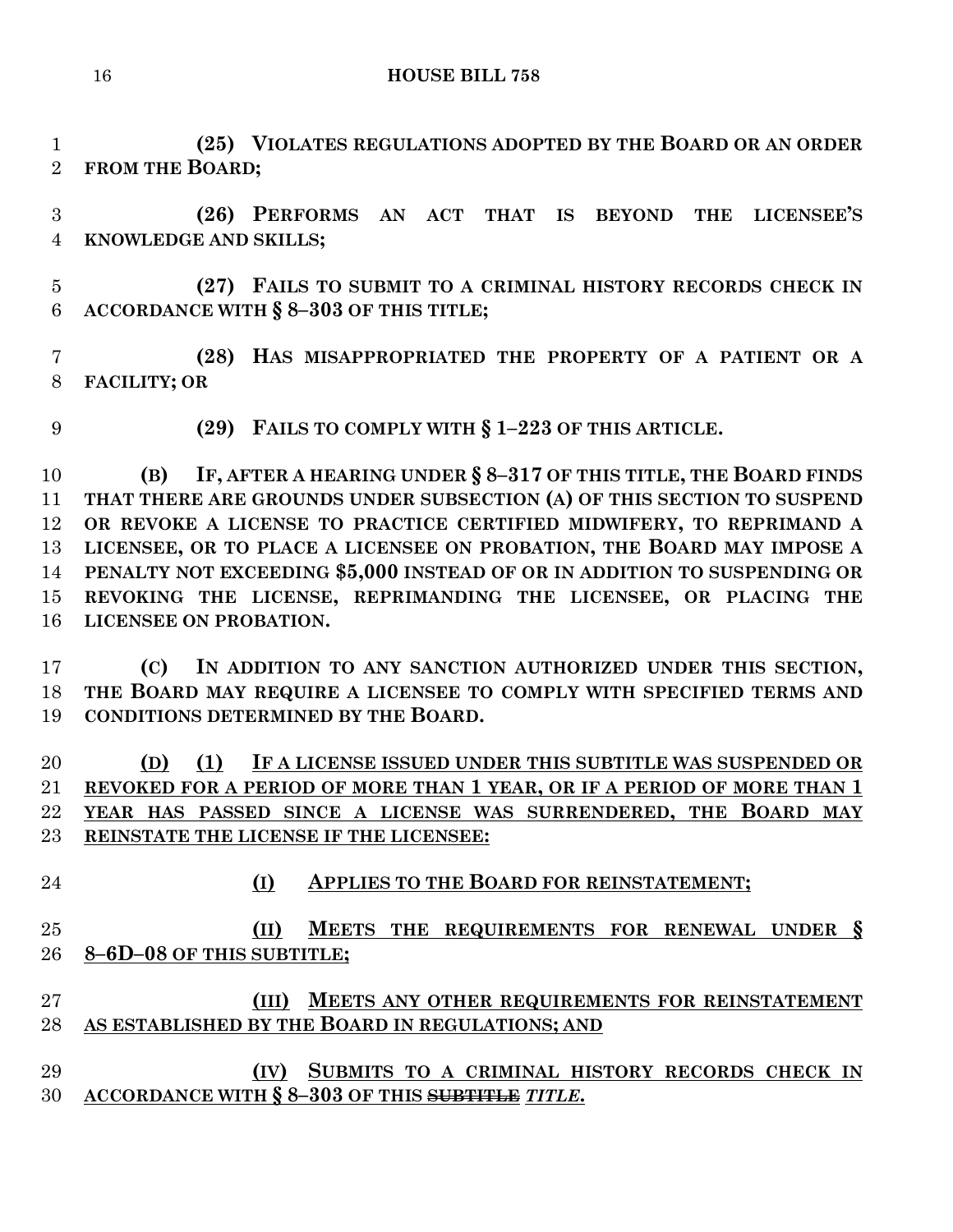- **(2) IF A LICENSEE MEETS THE REQUIREMENTS OF PARAGRAPH (1) OF THIS SUBSECTION, THE BOARD SHALL:**
- **(I) REINSTATE THE LICENSE;**

### **(II) REINSTATE THE LICENSE SUBJECT TO TERMS AND CONDITIONS THAT THE BOARD CONSIDERS NECESSARY, INCLUDING A PERIOD OF PROBATION; OR**

### **(III) DENY REINSTATEMENT OF THE LICENSE.**

**8–6D–11.**

 **(A) UNLESS AUTHORIZED TO PRACTICE CERTIFIED MIDWIFERY UNDER THIS SUBTITLE, AN INDIVIDUAL MAY NOT REPRESENT TO THE PUBLIC BY TITLE, DESCRIPTION OF SERVICE, METHOD, PROCEDURE, OR OTHERWISE, THAT THE INDIVIDUAL IS AUTHORIZED TO PRACTICE CERTIFIED MIDWIFERY IN THE STATE.**

 **(B) A LICENSEE MAY NOT ADVERTISE IN A MANNER THAT IS UNREASONABLE, MISLEADING, OR FRAUDULENT.**

 **(C) UNLESS AUTHORIZED TO PRACTICE CERTIFIED MIDWIFERY UNDER THIS SUBTITLE, AN INDIVIDUAL MAY NOT USE THE ABBREVIATION "CM" OR USE THE DESIGNATION "CERTIFIED MIDWIFE" WITH THE INTENT TO REPRESENT THAT THE INDIVIDUAL PRACTICES CERTIFIED MIDWIFERY IN THE STATE.**

 **(D) UNLESS AN INDIVIDUAL IS AUTHORIZED TO PRACTICE CERTIFIED MIDWIFERY UNDER THIS SUBTITLE OR IS A LICENSED NURSE CERTIFIED AS A NURSE–MIDWIFE OR AS A DIRECT–ENTRY MIDWIFE UNDER THIS TITLE, AN INDIVIDUAL MAY NOT USE THE DESIGNATION "MIDWIFE".**

**8–6D–12.**

 **(A) EXCEPT AS PROVIDED IN SUBSECTION (B) OF THIS SECTION, THE FOLLOWING APPLIES:**

 **(1) IF A LICENSED CERTIFIED MIDWIFE KNOWS OF AN ACTION OR CONDITION THAT MIGHT BE GROUNDS FOR ACTION UNDER § 8–316, § 8–6A–10, OR § 8–6C–20 OF THIS TITLE OR § 8–6D–10 OF THIS SUBTITLE, THE LICENSED CERTIFIED MIDWIFE SHALL REPORT THE ACTION OR CONDITION TO THE BOARD; AND** 

 **(2) AN INDIVIDUAL SHALL HAVE THE IMMUNITY FROM LIABILITY DESCRIBED UNDER § 5–709 OF THE COURTS ARTICLE FOR MAKING A REPORT REQUIRED UNDER ITEM (1) OF THIS SUBSECTION.**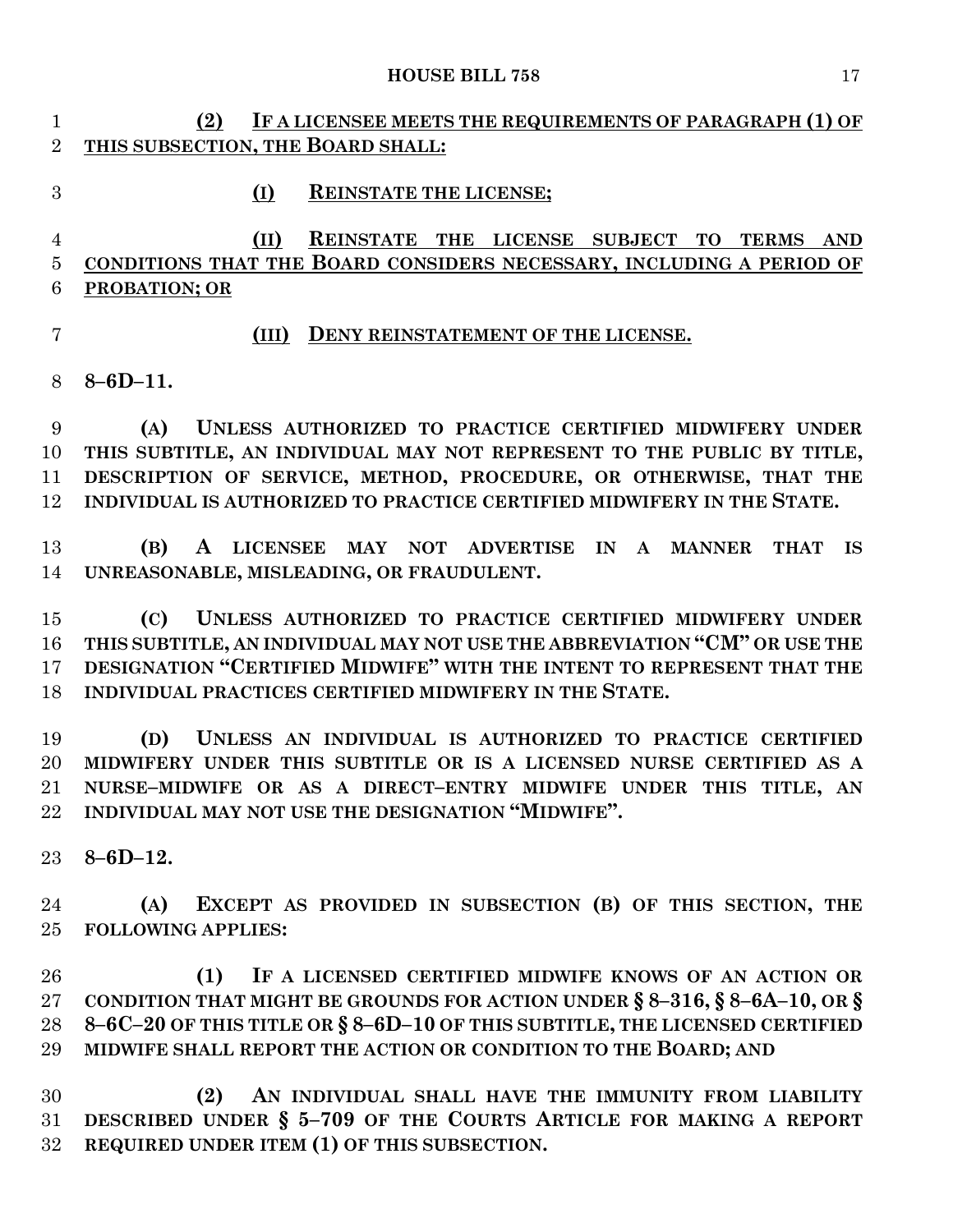**(B) IF A LICENSED CERTIFIED MIDWIFE HAS REASON TO KNOW THAT A LICENSEE OR CERTIFICATE HOLDER HAS COMMITTED AN ACTION OR HAS A CONDITION THAT MIGHT BE GROUNDS FOR REPRIMAND OR PROBATION OF THE LICENSEE OR CERTIFICATE HOLDER OR SUSPENSION OR REVOCATION OF THE LICENSE OR CERTIFICATE UNDER § 8–316, § 8–6A–10, OR § 8–6C–20 OF THIS TITLE OR § 8–6D–10 OF THIS SUBTITLE BECAUSE THE LICENSEE OR CERTIFICATE HOLDER HAS A SUBSTANCE USE DISORDER, THE LICENSED CERTIFIED MIDWIFE IS NOT REQUIRED TO REPORT THE LICENSEE OR CERTIFICATE HOLDER TO THE BOARD IF:**

 **(1) THE LICENSED CERTIFIED MIDWIFE KNOWS THAT THE LICENSEE OR CERTIFICATE HOLDER IS IN AN ALCOHOL OR DRUG TREATMENT PROGRAM THAT IS ACCREDITED BY THE JOINT COMMISSION, IS CERTIFIED BY THE DEPARTMENT, OR IS UNDER THE CARE OF A HEALTH CARE PRACTITIONER WHO IS COMPETENT AND CAPABLE OF DEALING WITH SUBSTANCE USE DISORDER;**

 **(2) THE LICENSED CERTIFIED MIDWIFE IS ABLE TO VERIFY THAT THE LICENSEE OR CERTIFICATE HOLDER REMAINS IN THE TREATMENT PROGRAM UNTIL DISCHARGE; AND** 

 **(3) THE ACTION OR CONDITION OF THE LICENSEE OR CERTIFICATE HOLDER HAS NOT CAUSED INJURY TO ANY INDIVIDUAL WHILE THE LICENSEE OR CERTIFICATE HOLDER IS PRACTICING.**

 **(C) AN INDIVIDUAL IS NOT REQUIRED UNDER THIS SECTION TO MAKE ANY REPORT THAT WOULD BE IN VIOLATION OF ANY FEDERAL OR STATE LAW, RULE, OR REGULATION CONCERNING THE CONFIDENTIALITY OF PATIENT SUBSTANCE USE DISORDER RECORDS.**

**8–6D–13.**

 **(A) EXCEPT AS PROVIDED IN THIS SECTION FOR AN ACTION UNDER § 8–6D–10 OF THIS SUBTITLE, ANY PERSON AGGRIEVED BY A FINAL DECISION OF THE BOARD IN A CONTESTED CASE, AS DEFINED IN THE ADMINISTRATIVE PROCEDURE ACT, MAY PETITION FOR JUDICIAL REVIEW AS ALLOWED BY THE ADMINISTRATIVE PROCEDURE ACT.**

 **(B) ANY PERSON AGGRIEVED BY A FINAL DECISION OF THE BOARD UNDER § 8–6D–10 OF THIS SUBTITLE MAY NOT APPEAL TO THE SECRETARY BUT MAY TAKE A DIRECT JUDICIAL APPEAL AS PROVIDED IN THE ADMINISTRATIVE PROCEDURE ACT.**

 **(C) A BOARD DECISION MAY NOT BE STAYED WHILE JUDICIAL REVIEW IS PENDING.**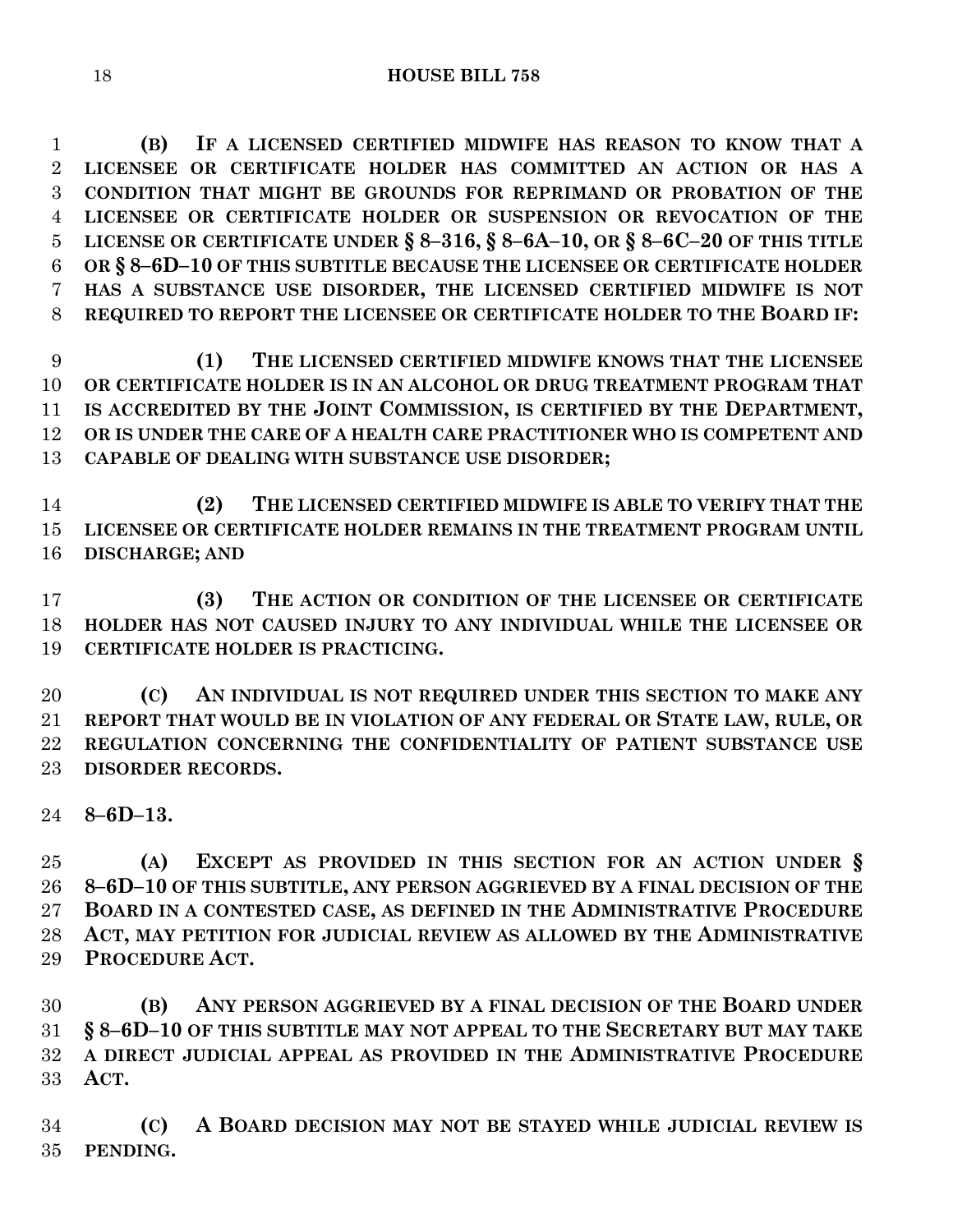**8–6D–14.**

# **THE AUTHORITY OF THE BOARD ESTABLISHED UNDER THIS SUBTITLE: (1) VESTS WITH THE BOARD AT THE TIME AN INDIVIDUAL APPLIES FOR CERTIFICATION; (2) CONTINUES DURING PERIODS OF LICENSURE; AND (3) INCLUDES AUTHORITY OVER AN INDIVIDUAL HOLDING AN EXPIRED LICENSE, A LAPSED LICENSE, OR A TEMPORARY LICENSE THAT HAS EXPIRED UNDER § 8–6D–08 OF THIS SUBTITLE. 8–6D–14. 8–6D–15. THIS SUBTITLE MAY BE CITED AS THE MARYLAND LICENSURE OF CERTIFIED MIDWIVES ACT.** 8–701. **[**(e–1)**] (F)** Except as otherwise provided in this title, an individual may not practice, attempt to practice, or offer to practice as a licensed direct–entry midwife unless licensed by the Board to practice as a licensed direct–entry midwife. **(G) EXCEPT AS OTHERWISE PROVIDED IN THIS TITLE, AN INDIVIDUAL MAY NOT PRACTICE, ATTEMPT TO PRACTICE, OR OFFER TO PRACTICE AS A LICENSED CERTIFIED MIDWIFE UNLESS LICENSED BY THE BOARD TO PRACTICE AS A LICENSED CERTIFIED MIDWIFE. [**(f)**] (H)** An individual may not require a licensee to perform an act that is beyond the licensee's knowledge and skills. 22  $\left[\left(g\right)\right]$  **(I)** An individual may not direct a licensee to delegate a nursing task to a nurse when the individual reasonably believes: (1) The nurse lacks the knowledge and skills to perform the nursing task; or (2) The patient's condition does not allow delegation of the nursing task. 8–708. (a) An action may be maintained in the name of the State or the Board to enjoin conduct: